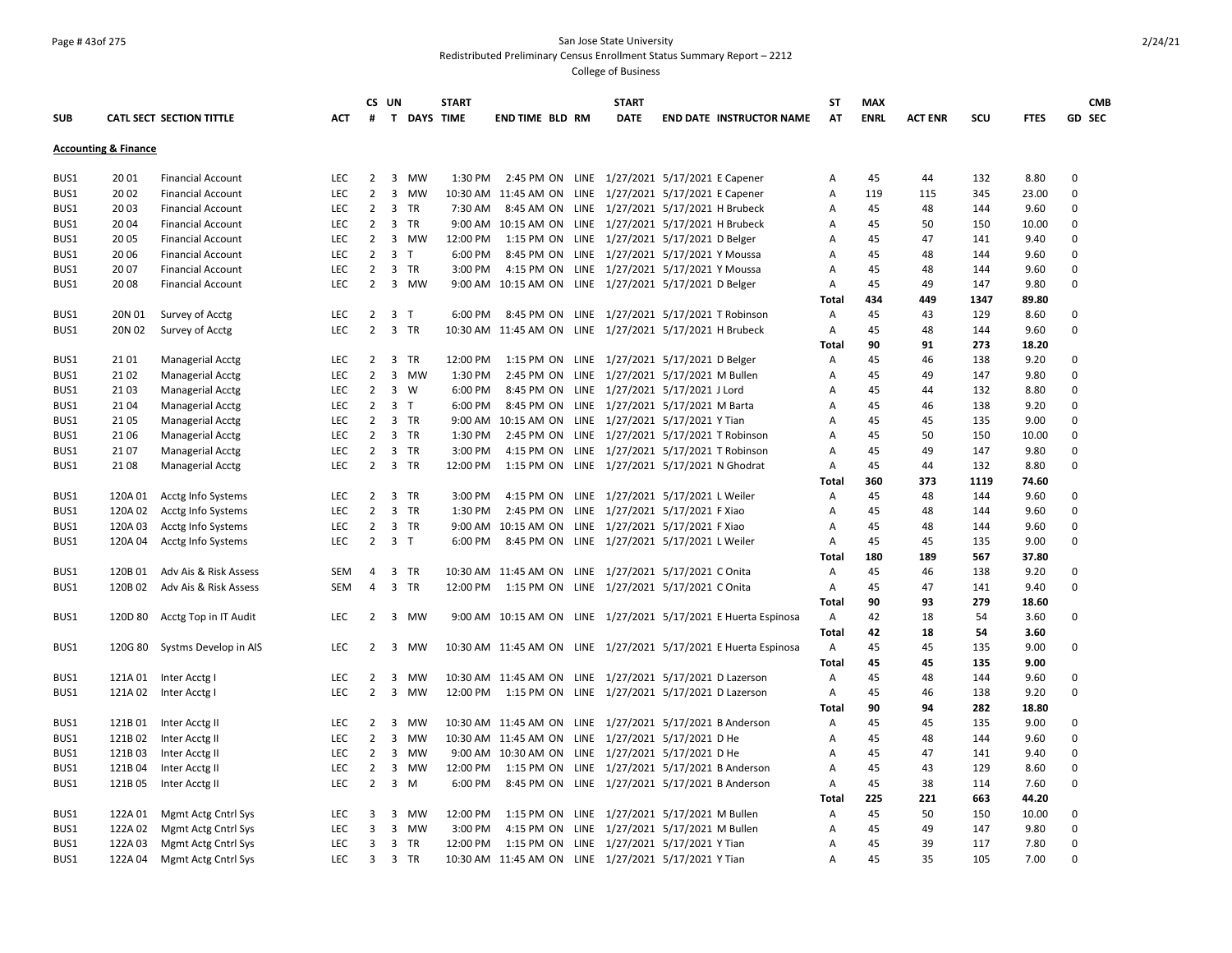### Page # 44of 275 San Jose State University Redistributed Preliminary Census Enrollment Status Summary Report – 2212

|            |         |                             |            |                | CS UN                       |                    | <b>START</b> |                                                          | <b>START</b>                           |                                                              | ST             | <b>MAX</b>  |                |      |             | <b>CMB</b>    |
|------------|---------|-----------------------------|------------|----------------|-----------------------------|--------------------|--------------|----------------------------------------------------------|----------------------------------------|--------------------------------------------------------------|----------------|-------------|----------------|------|-------------|---------------|
| <b>SUB</b> |         | CATL SECT SECTION TITTLE    | <b>ACT</b> | #              |                             | <b>T DAYS TIME</b> |              | <b>END TIME BLD RM</b>                                   | <b>DATE</b>                            | <b>END DATE INSTRUCTOR NAME</b>                              | AT             | <b>ENRL</b> | <b>ACT ENR</b> | scu  | <b>FTES</b> | <b>GD SEC</b> |
|            |         |                             |            |                |                             |                    |              |                                                          |                                        |                                                              |                |             |                |      |             |               |
|            |         |                             |            |                |                             |                    |              |                                                          |                                        |                                                              | Total          | 180         | 173            | 519  | 34.60       |               |
| BUS1       |         | 123A 01 Tax Factor Bus Inv  | <b>LEC</b> | $\overline{2}$ | 3 TR                        |                    | 3:00 PM      | 4:15 PM ON LINE 1/27/2021 5/17/2021 J Busch              |                                        |                                                              | Α              | 45          | 45             | 135  | 9.00        | $\mathbf 0$   |
| BUS1       |         | 123A 02 Tax Factor Bus Inv  | <b>LEC</b> | $\overline{2}$ | 3 TR                        |                    | 4:30 PM      | 5:45 PM ON LINE 1/27/2021 5/17/2021 J Busch              |                                        |                                                              | Α              | 45          | 47             | 141  | 9.40        | $\mathbf 0$   |
|            |         |                             |            |                |                             |                    |              |                                                          |                                        |                                                              | Total          | 90          | 92             | 276  | 18.40       |               |
| BUS1       |         | 123C 01 Tax Indy Pass Ent   | <b>SEM</b> | $\overline{4}$ | 3 MW                        |                    |              | 9:00 AM 10:15 AM ON LINE 1/27/2021 5/17/2021 C Chen      |                                        |                                                              | Α              | 45          | 44             | 132  | 8.85        | 1             |
| BUS1       | 123C 02 | Tax Indv Pass Ent           | SEM        | 4              | 3<br>MW                     |                    | 12:00 PM     | 1:15 PM ON LINE 1/27/2021 5/17/2021 C Chen               |                                        |                                                              | Α              | 45          | 48             | 144  | 9.60        | $\mathbf 0$   |
|            |         |                             |            |                |                             |                    |              |                                                          |                                        |                                                              | Total          | 90          | 92             | 276  | 18.45       |               |
| BUS1       | 125A 80 | WritingforAcctg             | <b>LEC</b> | 3              | 3 TBA                       |                    |              |                                                          | ON LINE 1/27/2021 5/17/2021 C Lycurgus |                                                              | A              | 20          | 11             | 33   | 2.20        | $\mathbf 0$   |
|            |         |                             |            |                |                             |                    |              |                                                          |                                        |                                                              | Total          | 20          | 11             | 33   | 2.20        |               |
| BUS1       | 126 01  | Adv Acctg                   | <b>LEC</b> | 2              | 3 MW                        |                    |              | 9:00 AM 10:15 AM ON LINE 1/27/2021 5/17/2021 E Capener   |                                        |                                                              | A              | 45          | 42             | 126  | 8.40        | $\mathbf 0$   |
|            |         |                             |            |                |                             |                    |              |                                                          |                                        |                                                              | <b>Total</b>   | 45          | 42             | 126  | 8.40        |               |
| BUS1       | 127B 01 | Adv Honors Practicum        | <b>LEC</b> | 2              | 3 M                         |                    | 6:00 PM      | 8:45 PM ON LINE 1/27/2021 5/17/2021 B Parineh            |                                        |                                                              | $\mathsf{A}$   | 45          | 28             | 84   | 5.60        | 0             |
|            |         |                             |            |                |                             |                    |              |                                                          |                                        |                                                              | <b>Total</b>   | 45          | 28             | 84   | 5.60        |               |
| BUS1       | 129A 01 | <b>Financial Auditing</b>   | <b>LEC</b> | 2              | 3 M                         |                    | 6:00 PM      | 8:45 PM ON LINE 1/27/2021 5/17/2021 M Williams           |                                        |                                                              | A              | 119         | 107            | 321  | 21.40       | 0             |
|            |         |                             |            |                |                             |                    |              |                                                          |                                        |                                                              | Total          | 119         | 107            | 321  | 21.40       |               |
| BUS1       | 17001   | Fund of Finance             | <b>LEC</b> | $\overline{2}$ | 3 MW                        |                    | 7:30 AM      | 8:45 AM ON LINE 1/27/2021 5/17/2021 B Parineh            |                                        |                                                              | Α              | 45          | 46             | 138  | 9.20        | $\mathbf 0$   |
| BUS1       | 17002   | Fund of Finance             | LEC        | 2              | $\overline{3}$<br>MW        |                    |              | 9:00 AM 10:15 AM ON LINE 1/27/2021 5/17/2021 B Parineh   |                                        |                                                              | Α              | 119         | 119            | 357  | 23.85       | $\mathbf{1}$  |
| BUS1       | 17003   | Fund of Finance             | <b>LEC</b> | $\overline{2}$ | 3<br>MW                     |                    |              | 10:30 AM 11:45 AM ON LINE 1/27/2021 5/17/2021 L Roden    |                                        |                                                              | A              | 45          | 45             | 135  | 9.00        | $\mathbf 0$   |
| BUS1       | 17004   | Fund of Finance             | LEC        | $\overline{2}$ | 3<br>MW                     |                    | 1:30 PM      | 2:45 PM ON LINE 1/27/2021 5/17/2021 L Roden              |                                        |                                                              | Α              | 45          | 45             | 135  | 9.00        | $\mathbf 0$   |
| BUS1       | 170 05  | Fund of Finance             | LEC        | 2              | 3 MW                        |                    | 3:00 PM      | 4:15 PM ON LINE 1/27/2021 5/17/2021 G Sapp               |                                        |                                                              | A              | 45          | 45             | 135  | 9.00        | $\mathbf 0$   |
| BUS1       | 170 06  | Fund of Finance             | LEC        | $\overline{2}$ | $\overline{3}$<br>M         |                    | 6:00 PM      | 8:45 PM ON LINE 1/27/2021 5/17/2021 D Abbott             |                                        |                                                              | A              | 45          | 51             | 153  | 10.20       | $\mathbf 0$   |
| BUS1       | 170 07  | Fund of Finance             | <b>LEC</b> | 2              | 3 TR                        |                    | 7:30 AM      |                                                          |                                        | 8:45 AM ON LINE 1/27/2021 5/17/2021 M Greenough              | Α              | 45          | 44             | 132  | 8.80        | 0             |
| BUS1       | 17008   | Fund of Finance             | LEC        | $\overline{2}$ | 3 TR                        |                    |              | 10:30 AM 11:45 AM ON LINE 1/27/2021 5/17/2021 B Campsey  |                                        |                                                              | Α              | 45          | 46             | 138  | 9.20        | $\mathbf 0$   |
| BUS1       | 17009   | Fund of Finance             | <b>LEC</b> | 2              | 3 TR                        |                    | 12:00 PM     | 1:15 PM ON LINE 1/27/2021 5/17/2021 S Tahsin             |                                        |                                                              | A              | 45          | 46             | 138  | 9.20        | 0             |
| BUS1       | 170 10  | Fund of Finance             | LEC        | $\overline{2}$ | 3 TR                        |                    |              | 9:00 AM 10:15 AM ON LINE 1/27/2021 5/17/2021 S Tahsin    |                                        |                                                              | A              | 45          | 47             | 141  | 9.40        | $\mathbf 0$   |
| BUS1       | 170 11  | Fund of Finance             | <b>LEC</b> | 2              | 3 TR                        |                    | 1:30 PM      | 2:45 PM ON LINE 1/27/2021 5/17/2021 B Campsey            |                                        |                                                              | $\overline{A}$ | 45          | 45             | 135  | 9.00        | $\mathbf 0$   |
| BUS1       | 170 12  | Fund of Finance             | <b>LEC</b> | $\overline{2}$ | 3 <sub>T</sub>              |                    | 6:00 PM      | 8:45 PM ON LINE 1/27/2021 5/17/2021 D Abbott             |                                        |                                                              | A              | 45          | 48             | 144  | 9.60        | $\mathbf 0$   |
| BUS1       | 170 13  | Fund of Finance             | <b>LEC</b> | $\overline{2}$ | $3 \quad W$                 |                    | 6:00 PM      | 8:45 PM ON LINE 1/27/2021 5/17/2021 G Sapp               |                                        |                                                              | A              | 45          | 42             | 126  | 8.40        | $\mathbf 0$   |
| BUS1       | 170 14  | Fund of Finance             | <b>LEC</b> | 2              | 3 TR                        |                    | 4:30 PM      | 5:45 PM ON LINE 1/27/2021 5/17/2021 E Sequeira           |                                        |                                                              | A              | 45          | 48             | 144  | 9.60        | $\mathbf 0$   |
| BUS1       | 170 15  | Fund of Finance             | <b>LEC</b> | $\overline{2}$ | 3<br>TR                     |                    | 3:00 PM      | 4:15 PM ON LINE 1/27/2021 5/17/2021 E Sequeira           |                                        |                                                              | $\mathsf{A}$   | 45          | 49             | 147  | 9.80        | $\mathbf 0$   |
| BUS1       | 170 16  | Fund of Finance             | <b>LEC</b> | $\overline{2}$ | 3 MW                        |                    | 12:00 PM     | 1:15 PM ON LINE 1/27/2021 5/17/2021 M Faulkner           |                                        |                                                              | A              | 45          | 47             | 141  | 9.40        | $\mathbf 0$   |
|            |         |                             |            |                |                             |                    |              |                                                          |                                        |                                                              | <b>Total</b>   | 794         | 813            | 2439 | 162.65      |               |
| BUS1       | 171A 01 | Financial Instit            | <b>LEC</b> | 2              | 3 TR                        |                    |              | 9:00 AM 10:15 AM ON LINE 1/27/2021 5/17/2021 S Ivanov    |                                        |                                                              | $\overline{A}$ | 45          | 47             | 141  | 9.40        | 0             |
| BUS1       | 171A 02 | Financial Instit            | LEC        | $\overline{2}$ | $\overline{3}$<br><b>TR</b> |                    |              | 10:30 AM 11:45 AM ON LINE 1/27/2021 5/17/2021 S Ivanov   |                                        |                                                              | Α              | 45          | 46             | 138  | 9.20        | $\mathbf 0$   |
| BUS1       | 171A 03 | Financial Instit            | <b>LEC</b> |                | 2 3 MW                      |                    | 6:00 PM      | 7:15 PM ON LINE 1/27/2021 5/17/2021 X Xu                 |                                        |                                                              | A              | 45          | 52             | 156  | 10.40       | $\mathbf 0$   |
|            |         |                             |            |                |                             |                    |              |                                                          |                                        |                                                              | Total          | 135         | 145            | 435  | 29.00       |               |
| BUS1       |         | 171B 01 Commercial Banking  | <b>LEC</b> | 2              | 3 MW                        |                    | 1:30 PM      | 2:45 PM ON LINE 1/27/2021 5/17/2021 T Rajkovic           |                                        |                                                              | A              | 45          | 47             | 141  | 9.40        | $\Omega$      |
|            |         |                             |            |                |                             |                    |              |                                                          |                                        |                                                              | <b>Total</b>   | 45          | 47             | 141  | 9.40        |               |
| BUS1       | 172A 01 | Investmt Analysis           | <b>LEC</b> | 2              | 3 TR                        |                    |              |                                                          |                                        | 9:00 AM 10:15 AM ON LINE 1/27/2021 5/17/2021 A Meshcheryakov | A              | 45          | 25             | 75   | 5.00        | $\mathbf 0$   |
| BUS1       | 172A 02 | <b>Investmt Analysis</b>    | <b>LEC</b> | $\overline{2}$ | 3 TR                        |                    | 1:30 PM      | 2:45 PM ON LINE 1/27/2021 5/17/2021 J Cho                |                                        |                                                              | Α              | 45          | 30             | 90   | 6.00        | $\mathbf 0$   |
| BUS1       | 172A 03 | <b>Investmt Analysis</b>    | <b>LEC</b> | 2              | 3 TR                        |                    | 12:00 PM     | 1:15 PM ON LINE 1/27/2021 5/17/2021 J Cho                |                                        |                                                              | Α              | 45          | 43             | 129  | 8.60        | $\mathbf 0$   |
|            |         |                             |            |                |                             |                    |              |                                                          |                                        |                                                              | <b>Total</b>   | 135         | 98             | 294  | 19.60       |               |
| BUS1       |         | 172C 01 Futures and Options | LEC.       | 2              | 3 TR                        |                    | 3:00 PM      | 4:15 PM ON LINE 1/27/2021 5/17/2021 J Cho                |                                        |                                                              | $\mathsf{A}$   | 45          | 52             | 156  | 10.40       | $\mathbf 0$   |
|            |         |                             |            |                |                             |                    |              |                                                          |                                        |                                                              | Total          | 45          | 52             | 156  | 10.40       |               |
| BUS1       | 172D 01 | <b>Student Fund</b>         | <b>LEC</b> | 3              | 3<br>TR                     |                    | 1:30 PM      | 2:45 PM ON LINE 1/27/2021 5/17/2021 S Ivanov             |                                        |                                                              | $\mathsf{A}$   | 24          | 24             | 72   | 4.80        | $\mathbf 0$   |
|            |         |                             |            |                |                             |                    |              |                                                          |                                        |                                                              | Total          | 24          | 24             | 72   | 4.80        |               |
| BUS1       |         | 173A 01 Fin Mgt Theory Pol  | LEC        | $\overline{2}$ | 3 MW                        |                    |              | 9:00 AM 10:15 AM ON LINE 1/27/2021 5/17/2021 T Rajkovic  |                                        |                                                              | Α              | 45          | 47             | 141  | 9.40        | 0             |
| BUS1       |         | 173A 02 Fin Mgt Theory Pol  | <b>LEC</b> | 2              | 3 MW                        |                    |              | 10:30 AM 11:45 AM ON LINE 1/27/2021 5/17/2021 T Rajkovic |                                        |                                                              | $\overline{A}$ | 45          | 47             | 141  | 9.40        | $\Omega$      |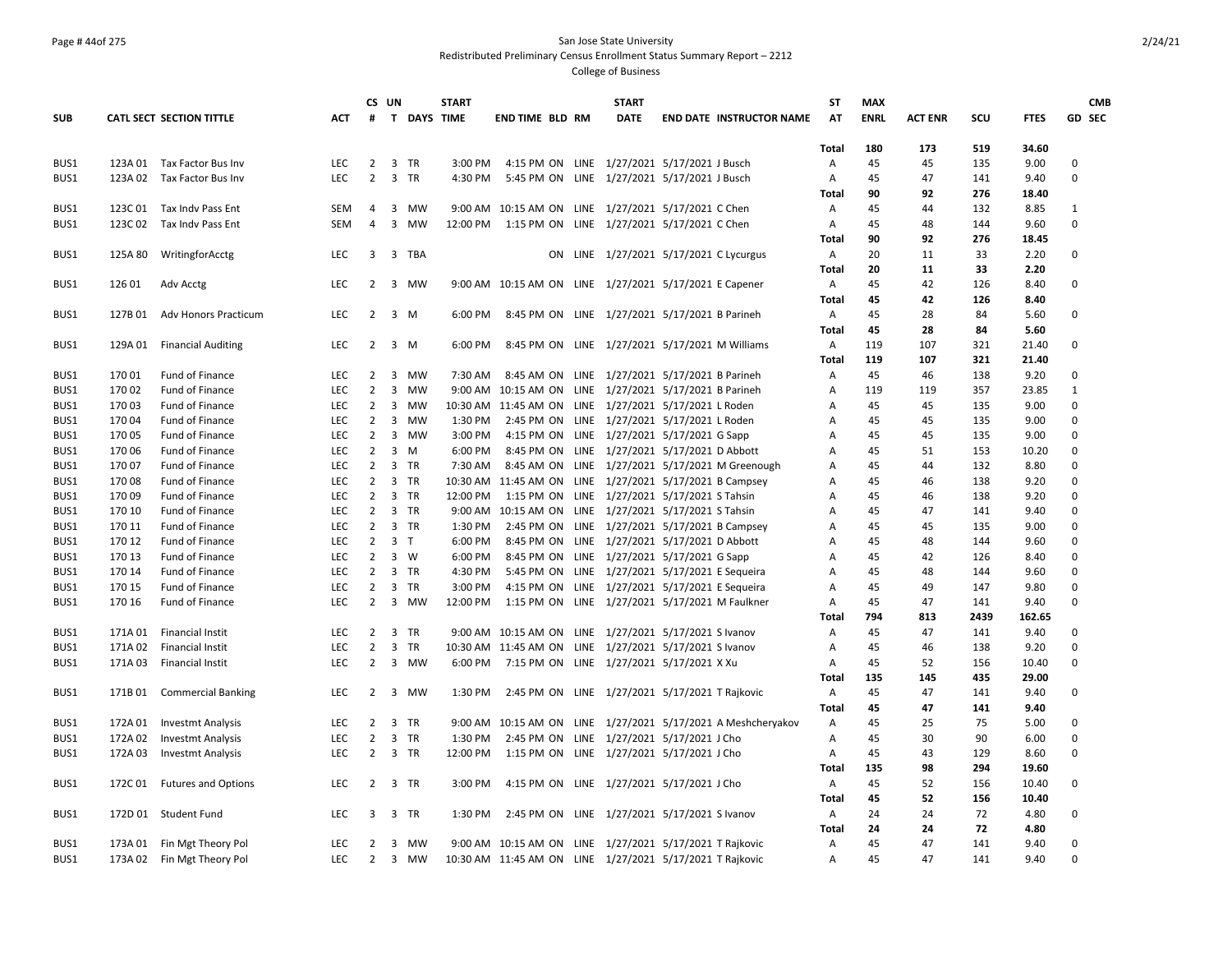# Page # 45of 275 San Jose State University Redistributed Preliminary Census Enrollment Status Summary Report – 2212

| <b>SUB</b> |         | <b>CATL SECT SECTION TITTLE</b> | <b>ACT</b> | CS UN |      | <b>DAYS</b> | <b>START</b><br>TIME | END TIME BLD RM                                      | <b>START</b><br><b>DATE</b>      | <b>END DATE INSTRUCTOR NAME</b>                               | <b>ST</b><br>AT | <b>MAX</b><br><b>ENRL</b> | <b>ACT ENR</b> | scu          | <b>FTES</b> | <b>CMB</b><br><b>GD SEC</b> |
|------------|---------|---------------------------------|------------|-------|------|-------------|----------------------|------------------------------------------------------|----------------------------------|---------------------------------------------------------------|-----------------|---------------------------|----------------|--------------|-------------|-----------------------------|
| BUS1       | 173A 03 | Fin Mgt Theory Pol              | <b>LEC</b> |       | 3    | MW          | 1:30 PM              | 2:45 PM ON LINE 1/27/2021 5/17/2021 M Faulkner       |                                  |                                                               | A               | 45                        | 48             | 144          | 9.60        | 0                           |
|            |         |                                 |            |       |      |             |                      |                                                      |                                  |                                                               | <b>Total</b>    | 135                       | 142            | 426          | 28.40       |                             |
| BUS1       | 173B 02 | Prob in Fin Mgmt                | <b>LEC</b> |       | 3    | MW          | 4:30 PM              | 5:45 PM ON LINE 1/27/2021 5/17/2021 X Xu             |                                  |                                                               | A               | 45                        | 48             | 144          | 9.60        | $\mathbf 0$                 |
|            |         |                                 |            |       |      |             |                      |                                                      |                                  |                                                               | <b>Total</b>    | 45                        | 48             | 144          | 9.60        |                             |
| BUS1       | 173C01  | <b>Entrepreneurial Finance</b>  | <b>LEC</b> |       | 3    | MW          |                      | 9:00 AM 10:15 AM ON LINE 1/27/2021 5/17/2021 L Roden |                                  |                                                               | A               | 45                        | 47             | 141          | 9.40        | 0                           |
|            |         |                                 |            |       |      |             |                      |                                                      |                                  |                                                               | <b>Total</b>    | 45                        | 47             | 141          | 9.40        |                             |
| BUS1       | 17701   | Inter Bus Fin                   | <b>LEC</b> |       | 3 TR |             |                      |                                                      |                                  | 10:30 AM 11:45 AM ON LINE 1/27/2021 5/17/2021 A Meshcheryakov | A               | 45                        | 48             | 144          | 9.60        | 0                           |
| BUS1       | 17702   | Inter Bus Fin                   | <b>LEC</b> |       | 3 TR |             | 12:00 PM             |                                                      |                                  | 1:15 PM ON LINE 1/27/2021 5/17/2021 A Meshcheryakov           | A               | 45                        | 50             | 150          | 10.00       | $\mathbf 0$                 |
|            |         |                                 |            |       |      |             |                      |                                                      |                                  |                                                               | <b>Total</b>    | 90                        | 98             | 294          | 19.60       |                             |
| BUS1       | 180A01  | Indiv Study Acctg               | <b>SUP</b> | 36    | 1    | TBA         |                      | ON                                                   | LINE 1/27/2021 5/17/2021 E Grace |                                                               | A               | 10                        | 10             | 10           | 0.67        | 0                           |
|            |         |                                 |            |       |      |             |                      |                                                      |                                  |                                                               | <b>Total</b>    | 10                        | 10             | 10           | 0.67        |                             |
| BUS1       | 180C 01 | Indiv Study Finan               | <b>SUP</b> | 36    | 1    | TBA         |                      | ON                                                   | LINE 1/27/2021 5/17/2021 E Grace |                                                               | A               | 10                        |                | $\mathbf{1}$ | 0.07        | 0                           |
|            |         |                                 |            |       |      |             |                      |                                                      |                                  |                                                               | <b>Total</b>    | 10                        |                |              | 0.07        |                             |
|            |         |                                 |            |       |      |             |                      |                                                      |                                  | <b>Accounting &amp; Finance Total</b>                         |                 | 3658                      | 3643           | 10907        | 727.23      |                             |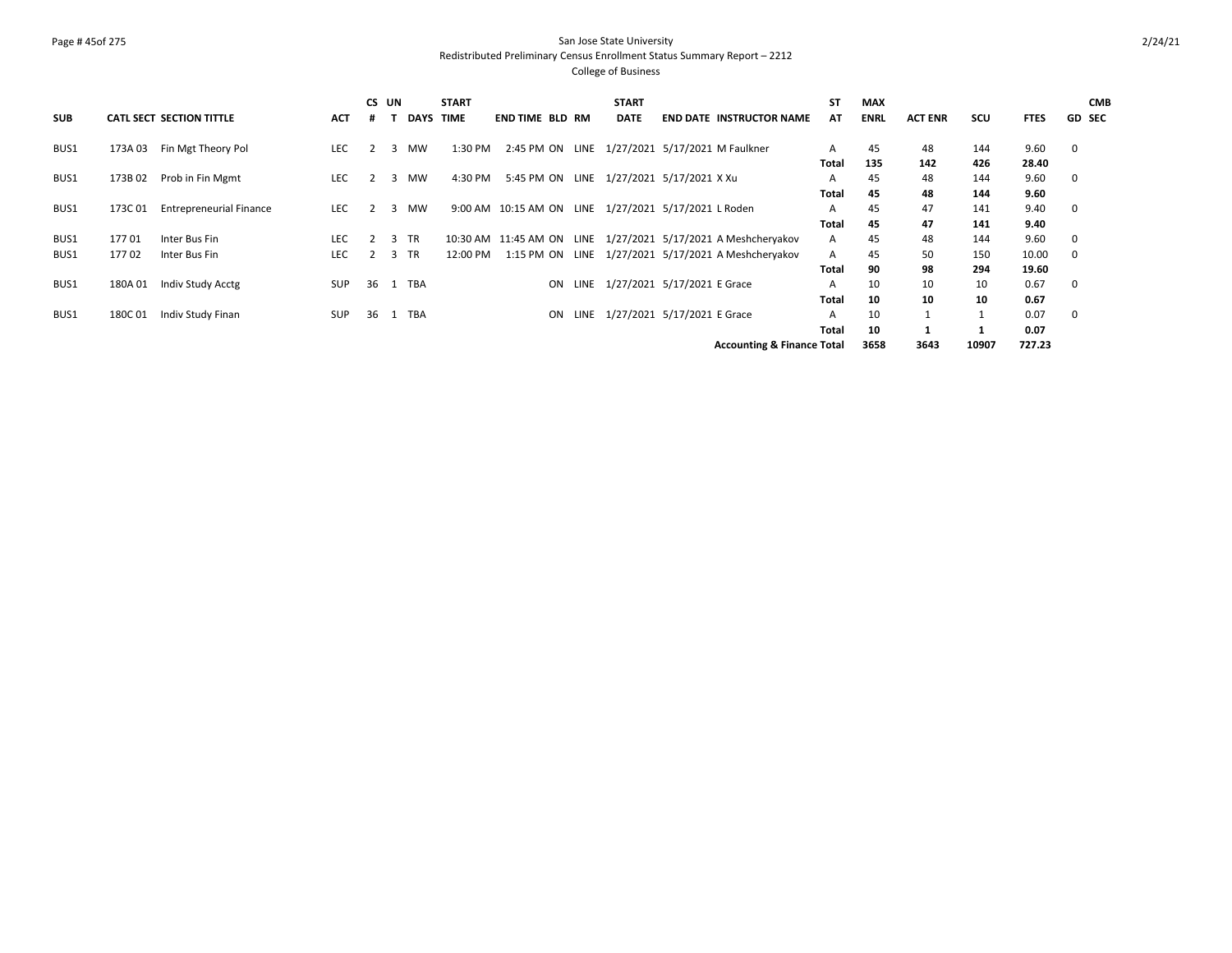### Page # 46of 275 San Jose State University Redistributed Preliminary Census Enrollment Status Summary Report – 2212

| <b>SUB</b> |                                   | <b>CATL SECT SECTION TITTLE</b> | <b>ACT</b> | #              | CS UN               | T DAYS TIME | <b>START</b> | END TIME BLD RM                              | <b>START</b><br><b>DATE</b> | <b>END DATE INSTRUCTOR NAME</b>                        | <b>ST</b><br>AT | <b>MAX</b><br><b>ENRL</b> | <b>ACT ENR</b> | SCU         | <b>FTES</b> | <b>CMB</b><br><b>GD SEC</b> |
|------------|-----------------------------------|---------------------------------|------------|----------------|---------------------|-------------|--------------|----------------------------------------------|-----------------------------|--------------------------------------------------------|-----------------|---------------------------|----------------|-------------|-------------|-----------------------------|
|            | <b>Business Graduate Programs</b> |                                 |            |                |                     |             |              |                                              |                             |                                                        |                 |                           |                |             |             |                             |
| <b>BUS</b> | 202 01                            | Managing Glob Econ              | <b>LEC</b> | 2              | 3<br>M              |             | 6:00 PM      |                                              |                             | 10:00 PM ON LINE 3/15/2021 5/17/2021 M Rajan           | A               | 31                        | 31             | 93          | 7.75        | 31                          |
| <b>BUS</b> | 202 02                            | <b>Managing Glob Econ</b>       | LEC        | $\overline{2}$ | $\overline{3}$<br>M |             |              | 6:00 PM 10:00 PM ON LINE 3/15/2021 5/17/2021 |                             |                                                        | Α               | 32                        | 27             | 81          | 6.75        | 27                          |
| <b>BUS</b> | 202 03                            | <b>Managing Glob Econ</b>       | <b>LEC</b> | 2              | 3<br>$\mathsf{T}$   |             |              |                                              |                             | 6:00 PM 10:00 PM ON LINE 3/15/2021 5/17/2021 M Rajan   | Α               | 31                        | 39             | 117         | 9.75        | 39                          |
|            |                                   |                                 |            |                |                     |             |              |                                              |                             |                                                        | Total           | 94                        | 97             | 291         | 24.25       |                             |
| <b>BUS</b> | 220K 80                           | Practicum                       | <b>LEC</b> | 2              | 3                   | TBA         |              | <b>ON</b>                                    |                             | LINE 1/27/2021 3/11/2021 C Lycurgus                    | $\mathsf{A}$    | 30                        | 18             | 54          | 4.50        | 18                          |
|            |                                   |                                 |            |                |                     |             |              |                                              |                             |                                                        | <b>Total</b>    | 30                        | 18             | 54          | 4.50        |                             |
| <b>BUS</b> |                                   | 220M 81 Accounting Ethics       | <b>LEC</b> | 1              | 3                   | TBA         |              | ON                                           |                             | LINE 1/27/2021 3/11/2021 D Belger                      | A               | 30                        | 30             | 90          | 7.50        | 30                          |
|            |                                   |                                 |            |                |                     |             |              |                                              |                             |                                                        | <b>Total</b>    | 30                        | 30             | 90          | 7.50        |                             |
| <b>BUS</b> |                                   | 220U 01 IT Audit & Int Control  | <b>LEC</b> | 2              | 3                   | MW          | 1:30 PM      |                                              |                             | 5:30 PM ON LINE 3/15/2021 4/26/2021 E Huerta Espinosa  | A               | 30                        | 31             | 93          | 7.75        | 31                          |
|            |                                   |                                 |            |                |                     |             |              |                                              |                             |                                                        | <b>Total</b>    | 30                        | 31             | 93          | 7.75        |                             |
| <b>BUS</b> | 220V 01                           | Spec Topics in Accntg           | <b>LEC</b> | 2              | 3 TR                |             | 1:30 PM      |                                              |                             | 4:30 PM ON LINE 3/16/2021 4/27/2021 J Lord             | $\mathsf{A}$    | 30                        | 29             | 87          | 7.25        | 29                          |
|            |                                   |                                 |            |                |                     |             |              |                                              |                             |                                                        | Total           | 30                        | 29             | 87          | 7.25        |                             |
| <b>BUS</b> | 220Z 01                           | <b>Account Analytics</b>        | <b>LEC</b> | $\overline{2}$ | 3 F                 |             | 9:30 AM      |                                              |                             | 1:30 PM ON LINE 3/12/2021 5/17/2021 C Onita            | A               | 30                        | 29             | 87          | 7.25        | 29                          |
|            |                                   |                                 |            |                |                     |             |              |                                              |                             |                                                        | Total           | 30                        | 29             | 87          | 7.25        |                             |
| <b>BUS</b> | 230 01                            | <b>Marketing Mgmt</b>           | <b>LEC</b> | 2              | 3 M                 |             |              |                                              |                             | 6:00 PM 10:00 PM ON LINE 1/25/2021 3/13/2021 V Agarwal | A               | 33                        | 38             | 114         | 9.50        | 38                          |
| <b>BUS</b> | 230 02                            | <b>Marketing Mgmt</b>           | <b>LEC</b> | 2              | 3 <sub>T</sub>      |             |              |                                              |                             | 6:00 PM 10:00 PM ON LINE 1/26/2021 3/13/2021 B Makani  | Α               | 32                        | 31             | 93          | 7.75        | 31                          |
| <b>BUS</b> | 23003                             | <b>Marketing Mgmt</b>           | <b>LEC</b> | 2              | 3 M                 |             |              |                                              |                             | 6:00 PM 10:00 PM ON LINE 1/25/2021 3/13/2021 M Merz    | $\overline{A}$  | 32                        | 33             | 99          | 8.25        | 33                          |
|            |                                   |                                 |            |                |                     |             |              |                                              |                             |                                                        | <b>Total</b>    | 97                        | 102            | 306         | 25.50       |                             |
| <b>BUS</b> | 233 04                            | Bus to Bus Mktg                 | <b>LEC</b> | $\overline{2}$ | 3 R                 |             |              |                                              |                             | 6:00 PM 10:00 PM ON LINE 3/15/2021 5/17/2021 B Boveda  | $\mathsf{A}$    | 40                        | 51             | 153         | 12.75       | 51                          |
|            |                                   |                                 |            |                |                     |             |              |                                              |                             |                                                        | <b>Total</b>    | 40                        | 51             | 153         | 12.75       |                             |
| <b>BUS</b> | 250 01                            | Law & Ethics                    | <b>LEC</b> | $\overline{2}$ | 3 <sub>T</sub>      |             |              |                                              |                             | 6:00 PM 10:00 PM ON LINE 1/26/2021 3/13/2021 S Malos   | A               | 30                        | 36             | 108         | 9.00        | 36                          |
| <b>BUS</b> | 25002                             | Law & Ethics                    | <b>LEC</b> | $\overline{2}$ | 3<br>W              |             |              |                                              |                             | 6:00 PM 10:00 PM ON LINE 1/27/2021 3/13/2021 S Malos   | A               | 30                        | 29             | 87          | 7.25        | 29                          |
| <b>BUS</b> | 25003                             | Law & Ethics                    | <b>LEC</b> | $\overline{2}$ | 3 <sub>T</sub>      |             |              |                                              |                             | 6:00 PM 10:00 PM ON LINE 1/26/2021 3/13/2021 A Padwal  | Α               | 40                        | 34             | 102         | 8.50        | 34                          |
|            |                                   |                                 |            |                |                     |             |              |                                              |                             |                                                        | <b>Total</b>    | 100                       | 99             | 297         | 24.75       |                             |
| <b>BUS</b> | 265 01                            | Silicon Valley Exp              | <b>LEC</b> |                | 2 2 TBA             |             |              |                                              |                             | ON LINE 1/25/2021 5/17/2021 V Agarwal                  | A               | 43                        | 44             | 88          | 7.33        | 44                          |
|            |                                   |                                 |            |                |                     |             |              |                                              |                             |                                                        | <b>Total</b>    | 43                        | 44             | 88          | 7.33        |                             |
| <b>BUS</b> | 276 04                            | New Venture Finance             | LEC        | 2              | 3<br>W              |             |              |                                              |                             | 6:00 PM 10:00 PM ON LINE 3/15/2021 5/17/2021 L Roden   | A               | 40                        | 18             | 54          | 4.50        | 18                          |
|            |                                   |                                 |            |                |                     |             |              |                                              |                             |                                                        | <b>Total</b>    | 40                        | 18             | 54          | 4.50        |                             |
| <b>BUS</b> | 283 04                            | Entrepreneurship                | <b>LEC</b> | 2              | 3 W                 |             |              |                                              |                             | 6:00 PM 10:00 PM ON LINE 1/27/2021 3/13/2021 X Quan    | $\mathsf{A}$    | 40                        | 18             | 54          | 4.50        | 18                          |
|            |                                   |                                 |            |                |                     |             |              |                                              |                             |                                                        | Total           | 40                        | 18             | 54          | 4.50        |                             |
| <b>BUS</b> | 286 04                            | Proj Mgmt                       | <b>LEC</b> | 2              | 3 R                 |             | 6:00 PM      |                                              |                             | 8:45 PM ON LINE 1/28/2021 3/13/2021 X Qi               | A               | 40                        | 43             | 129         | 10.75       | 43                          |
|            |                                   |                                 |            |                |                     |             |              |                                              |                             |                                                        | <b>Total</b>    | 40                        | 43             | 129         | 10.75       |                             |
| <b>BUS</b> | 290 01                            | <b>Strategic Thinking</b>       | <b>LEC</b> | 2              | $3 \, M$            |             |              |                                              |                             | 6:00 PM 10:00 PM ON LINE 1/25/2021 5/17/2021 S Khavul  | $\overline{A}$  | 23                        | 19             | 57          | 4.75        | 19                          |
| <b>BUS</b> | 290 02                            | <b>Strategic Thinking</b>       | <b>LEC</b> | $\overline{2}$ | 3 <sub>1</sub>      |             |              |                                              |                             | 6:00 PM 10:00 PM ON LINE 1/25/2021 5/17/2021 G Radine  | A               | 22                        | 25             | 75          | 6.25        | 25                          |
|            |                                   |                                 |            |                |                     |             |              |                                              |                             |                                                        | <b>Total</b>    | 45                        | 44             | 132         | 11.00       |                             |
| <b>BUS</b> | 297A01                            | Spec Topics Bus Adm             | <b>LEC</b> | $\overline{2}$ | $\mathbf{1}$        | TBA         |              | ON                                           |                             | LINE 1/27/2021 5/17/2021 D Czerwinski                  | A               | 3                         | $\mathbf{1}$   | 3           | 0.08        | $\mathbf{1}$                |
| <b>BUS</b> | 297D 01                           | Spec Topics Bus Adm             | LEC        | $\overline{2}$ | $\overline{3}$<br>W |             |              | 6:00 PM 10:00 PM ON                          |                             | LINE 3/17/2021 5/17/2021 T Shi                         | Α               | 40                        | 22             | 66          | 5.50        | 22                          |
| <b>BUS</b> | 297D 02                           | Spec Topics Bus Adm             | <b>LEC</b> | 2              | 3 TBA               |             |              |                                              |                             | ON LINE 1/27/2021 5/17/2021 E Grace                    | $\mathsf{A}$    | $\overline{2}$            | 2              | 6           | 0.50        | $\overline{2}$              |
|            |                                   |                                 |            |                |                     |             |              |                                              |                             |                                                        | Total           | 45                        | 25             | 75          | 6.08        |                             |
| <b>BUS</b> | 298C 01                           | <b>CMBA</b> Internship          | SUP        | 48             | 3                   | TBA         |              |                                              |                             | 1/27/2021 5/17/2021 D Czerwinski                       | A               | 5                         | $\mathbf{1}$   | 3           | 0.25        | 1                           |
|            |                                   |                                 |            |                |                     |             |              |                                              |                             |                                                        | <b>Total</b>    | 5                         | $\mathbf{1}$   | 3           | 0.25        |                             |
| <b>BUS</b> | 298101                            | Applied Bus Intern              | SUP        | 48             | 1 TBA               |             |              |                                              |                             | 1/27/2021 5/17/2021                                    | A               | 5                         | $\Omega$       | $\mathbf 0$ | 0.00        | $\Omega$                    |
|            |                                   |                                 |            |                |                     |             |              |                                              |                             |                                                        | <b>Total</b>    | 5                         | $\Omega$       | 0           | 0.00        |                             |
|            |                                   |                                 |            |                |                     |             |              |                                              |                             | <b>Business Graduate Programs</b>                      |                 | 744                       | 679            | 1993        | 165.92      |                             |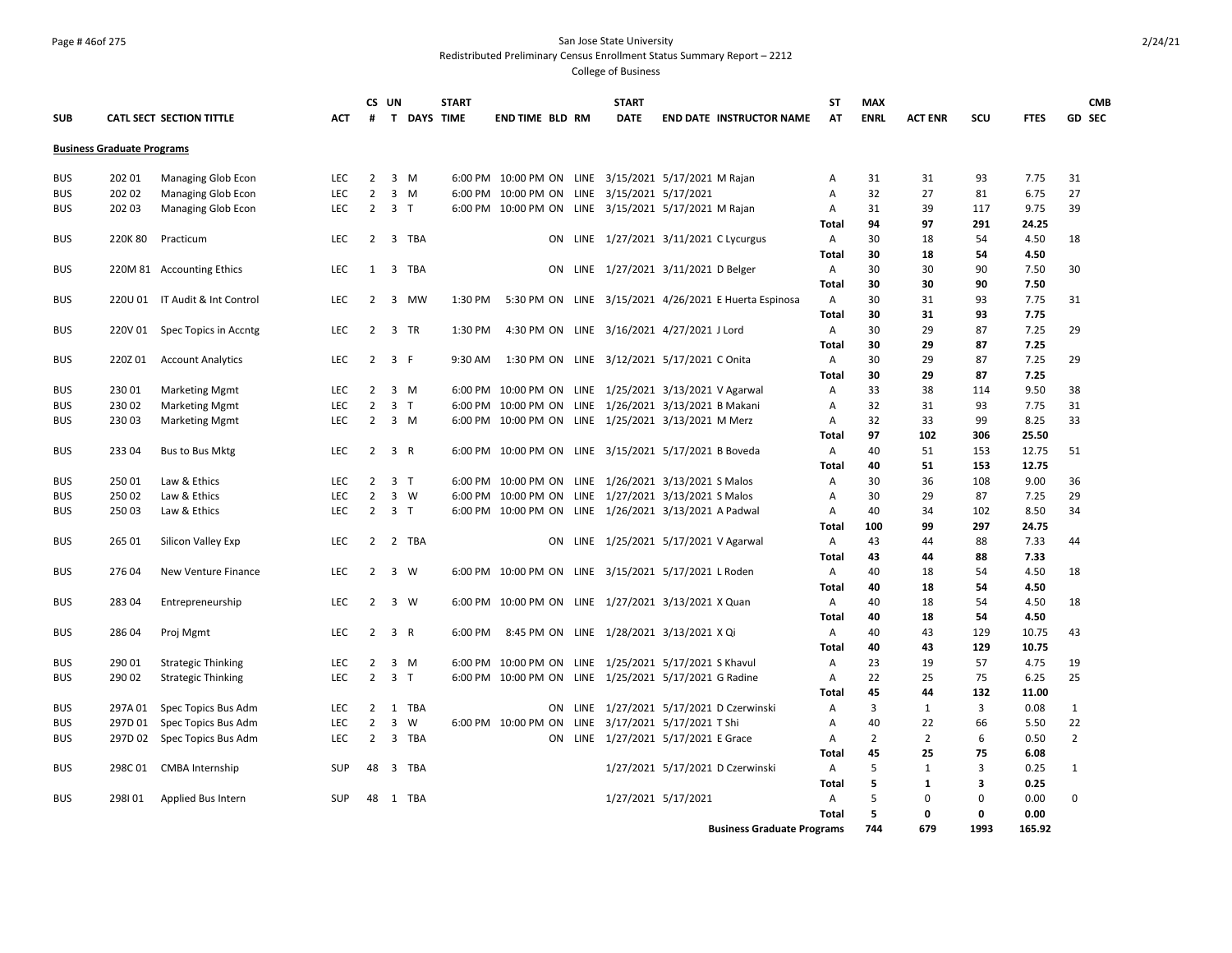### Page # 47of 275 San Jose State University Redistributed Preliminary Census Enrollment Status Summary Report – 2212

|                  |                                           |                           |            |                | CS UN                                   | <b>START</b> |                        | <b>START</b> |                                                           | <b>ST</b>      | <b>MAX</b>  |                |              |             | <b>CMB</b>               |  |
|------------------|-------------------------------------------|---------------------------|------------|----------------|-----------------------------------------|--------------|------------------------|--------------|-----------------------------------------------------------|----------------|-------------|----------------|--------------|-------------|--------------------------|--|
| <b>SUB</b>       |                                           | CATL SECT SECTION TITTLE  | ACT        | #              |                                         | T DAYS TIME  | <b>END TIME BLD RM</b> | <b>DATE</b>  | <b>END DATE INSTRUCTOR NAME</b>                           | AT             | <b>ENRL</b> | <b>ACT ENR</b> | scu          | <b>FTES</b> | GD SEC                   |  |
|                  | <b>Marketing &amp; Business Analytics</b> |                           |            |                |                                         |              |                        |              |                                                           |                |             |                |              |             |                          |  |
|                  |                                           |                           |            |                |                                         |              |                        |              |                                                           |                |             |                |              |             |                          |  |
| BUS2             | 90 01                                     | <b>Bus Statistics</b>     | SEM        | $\overline{4}$ | 3<br>MW                                 | 12:00 PM     |                        |              | 1:15 PM ON LINE 1/27/2021 5/17/2021 H Eisips              | Α              | 45          | 45             | 135          | 9.00        | 0                        |  |
| BUS2             | 90 02                                     | <b>Bus Statistics</b>     | SEM        | $\overline{4}$ | $\overline{3}$<br><b>MW</b>             | 3:00 PM      |                        |              | 4:15 PM ON LINE 1/27/2021 5/17/2021 A Kalinowski          | Α              | 45          | 47             | 141          | 9.40        | 0                        |  |
| BUS2             | 90 03                                     | <b>Bus Statistics</b>     | SEM        | 4              | $\overline{3}$<br>$\mathsf{T}$          | 1:30 PM      |                        |              | 2:45 PM ON LINE 1/27/2021 5/17/2021 S Tian                | Α              | 119         | 118            | 354          | 23.60       | 0                        |  |
| BUS <sub>2</sub> | 90 04                                     | <b>Bus Statistics</b>     | SEM        | 4              | $\overline{3}$<br>W                     | 6:00 PM      |                        |              | 8:45 PM ON LINE 1/27/2021 5/17/2021 J Johnson             | A              | 119         | 119            | 357          | 23.80       | 0                        |  |
| BUS2             | 90 80                                     | <b>Bus Statistics</b>     | SEM        | $\overline{4}$ | 3<br>TBA                                |              |                        |              | ON LINE 1/27/2021 5/17/2021 S Silver                      | $\overline{A}$ | 45          | 41             | 123          | 8.20        | 0                        |  |
| BUS <sub>2</sub> | 90 81                                     | <b>Bus Statistics</b>     | <b>SEM</b> | 4              | $\overline{\mathbf{3}}$<br>TBA          |              |                        |              | ON LINE 1/27/2021 5/17/2021 S Silver                      | Α              | 45          | 40             | 120          | 8.00        | 0                        |  |
|                  |                                           |                           |            |                |                                         |              |                        |              |                                                           | <b>Total</b>   | 418         | 410            | 1230         | 82.00       |                          |  |
| BUS <sub>2</sub> | 13001                                     | Intro to Marketing        | LEC        | 2              | 3<br>MW                                 |              |                        |              | 9:00 AM 10:15 AM ON LINE 1/27/2021 5/17/2021 S Lilienthal | Α              | 45          | 48             | 144          | 9.60        | 0                        |  |
| BUS2             | 130 02                                    | Intro to Marketing        | <b>LEC</b> | 2              | $\overline{3}$<br><b>MW</b>             | 1:30 PM      |                        |              | 2:45 PM ON LINE 1/27/2021 5/17/2021 W Easter              | Α              | 45          | 43             | 129          | 8.60        | $\mathbf 0$              |  |
| BUS2             | 130 03                                    | Intro to Marketing        | <b>LEC</b> | $\overline{2}$ | 3 MW                                    | 3:00 PM      |                        |              | 4:15 PM ON LINE 1/27/2021 5/17/2021 W Easter              | A              | 45          | 43             | 129          | 8.65        | $\mathbf{1}$             |  |
| BUS2             | 13004                                     | Intro to Marketing        | LEC        | $\overline{2}$ | $\overline{3}$<br><b>MW</b>             | 4:30 PM      |                        |              | 5:45 PM ON LINE 1/27/2021 5/17/2021 S Cash                | Α              | 45          | 45             | 135          | 9.00        | $\mathbf 0$              |  |
| BUS2             | 130 05                                    | Intro to Marketing        | <b>LEC</b> | $\overline{2}$ | $\overline{\mathbf{3}}$<br>TR           |              |                        |              | 9:00 AM 10:15 AM ON LINE 1/27/2021 5/17/2021 T Louie      | Α              | 45          | 45             | 135          | 9.00        | $\Omega$                 |  |
| BUS2             | 130 06                                    | Intro to Marketing        | <b>LEC</b> | $\overline{2}$ | $\overline{3}$<br><b>TR</b>             |              |                        |              | 10:30 AM 11:45 AM ON LINE 1/27/2021 5/17/2021 T Louie     | A              | 45          | 45             | 135          | 9.00        | $\Omega$                 |  |
| BUS2             | 130 07                                    | Intro to Marketing        | <b>LEC</b> | $\overline{2}$ | $\overline{\mathbf{3}}$<br>TR           | 12:00 PM     |                        |              | 1:15 PM ON LINE 1/27/2021 5/17/2021 T Louie               | A              | 45          | 45             | 135          | 9.00        | 0                        |  |
| BUS2             | 130 08                                    | Intro to Marketing        | <b>LEC</b> | 2              | $\overline{\mathbf{3}}$<br>$\mathsf{T}$ | 6:00 PM      |                        |              | 8:45 PM ON LINE 1/27/2021 5/17/2021 R Reed                | Α              | 45          | 52             | 156          | 10.40       | $\mathbf 0$              |  |
| BUS2             | 130 09                                    | Intro to Marketing        | <b>LEC</b> | $\overline{2}$ | 3 W                                     | 6:00 PM      |                        |              | 8:45 PM ON LINE 1/27/2021 5/17/2021 B Boveda              | Α              | 119         | 118            | 354          | 23.60       | 0                        |  |
| BUS2             | 130 10                                    | Intro to Marketing        | <b>LEC</b> | $\overline{2}$ | $\overline{3}$<br>R                     | 6:00 PM      |                        |              | 8:45 PM ON LINE 1/27/2021 5/17/2021 G Castro              | Α              | 119         | 117            | 351          | 23.40       | 0                        |  |
| BUS2             | 130 80                                    | Intro to Marketing        | <b>LEC</b> | $\overline{2}$ | $\overline{\mathbf{3}}$<br>TBA          |              |                        |              | ON LINE 1/27/2021 5/17/2021 M Easter                      | Α              | 45          | 44             | 132          | 8.80        | 0                        |  |
| BUS <sub>2</sub> | 13081                                     | Intro to Marketing        | <b>LEC</b> | 2              | $\overline{3}$<br>TBA                   |              |                        |              | ON LINE 1/27/2021 5/17/2021 M Easter                      | Α              | 45          | 43             | 129          | 8.60        | 0                        |  |
| BUS2             | 13082                                     | Intro to Marketing        | <b>LEC</b> | 2              | $\overline{3}$<br>TBA                   |              |                        |              | ON LINE 1/27/2021 5/17/2021 M Easter                      | Α              | 45          | 41             | 123          | 8.20        | 0                        |  |
| BUS2             | 13083                                     | Intro to Marketing        | <b>LEC</b> | 2              | $\overline{3}$<br>TBA                   |              | <b>ON</b>              |              | LINE 1/27/2021 5/17/2021 M Merz                           | Α              | 45          | 45             | 135          | 9.00        | 0                        |  |
| BUS2             | 130 84                                    | Intro to Marketing        | <b>LEC</b> | 2              | 3 TBA                                   |              |                        |              | ON LINE 1/27/2021 5/17/2021 M Rajan                       | Α              | 45          | 46             | 138          | 9.20        | 0                        |  |
|                  |                                           |                           |            |                |                                         |              |                        |              |                                                           | Total          | 823         | 820            | 2460         | 164.05      |                          |  |
| BUS2             | 131A 01                                   | Bus-to-Bus Mktg           | <b>LEC</b> | $\overline{2}$ | $\overline{\mathbf{3}}$<br>M            | 6:00 PM      |                        |              | 8:45 PM ON LINE 1/27/2021 5/17/2021 B Boveda              | Α              | 45          | 50             | 150          | 10.00       | 0                        |  |
|                  |                                           |                           |            |                |                                         |              |                        |              |                                                           | Total          | 45          | 50             | 150          | 10.00       |                          |  |
| BUS2             | 131D 01                                   | Mkt in New Ventures       | <b>LEC</b> | 1              | $\overline{\mathbf{3}}$<br>TR           | 1:30 PM      |                        |              | 2:45 PM ON LINE 1/27/2021 5/17/2021 D McFeely             | Α              | 45          | 43             | 129          | 8.60        | 0                        |  |
| BUS <sub>2</sub> | 131D 02                                   | Mkt in New Ventures       | <b>LEC</b> | 1              | $\overline{\mathbf{3}}$<br>TR           | 3:00 PM      |                        |              | 4:15 PM ON LINE 1/27/2021 5/17/2021 D McFeely             | Α              | 45          | 35             | 105          | 7.00        | 0                        |  |
|                  |                                           |                           |            |                |                                         |              |                        |              |                                                           | Total          | 90          | 78             | 234          | 15.60       |                          |  |
| BUS2             | 133A 01                                   | <b>Interntl Marketing</b> | SEM        | 4              | $\overline{\mathbf{3}}$<br>MW           |              |                        |              | 9:00 AM 10:15 AM ON LINE 1/27/2021 5/17/2021 P Munaganti  | A              | 45          | 47             | 141          | 9.40        | 0                        |  |
| BUS2             | 133A 02                                   | <b>Interntl Marketing</b> | SEM        | 4              | $\overline{\mathbf{3}}$<br><b>MW</b>    |              |                        |              | 10:30 AM 11:45 AM ON LINE 1/27/2021 5/17/2021 P Munaganti | Α              | 45          | 47             | 141          | 9.40        | $\mathbf 0$              |  |
| BUS <sub>2</sub> | 133A 03                                   | <b>Interntl Marketing</b> | SEM        | 4              | $\overline{\mathbf{3}}$<br>TR           |              |                        |              | 1:30 PM 2:45 PM ON LINE 1/27/2021 5/17/2021 J Fadiman     | Α              | 45          | 45             | 135          | 9.00        | 0                        |  |
|                  |                                           |                           |            |                |                                         |              |                        |              |                                                           | Total          | 135         | 139            | 417          | 27.80       |                          |  |
| BUS <sub>2</sub> | 133B 01                                   | Mktg: Pac Rim             | LEC        | 2              | $\overline{\mathbf{3}}$<br>W            | 6:00 PM      |                        |              | 8:45 PM ON LINE 1/27/2021 5/17/2021 J Fadiman             | A              | 45          | 44             | 132          | 8.80        | $\mathbf{0}$<br><b>C</b> |  |
| ASIA             | 133B 01                                   | Mktg: Pac Rim             | <b>LEC</b> | 2              | $\overline{3}$<br>W                     | 6:00 PM      |                        |              | 8:45 PM ON LINE 1/27/2021 5/17/2021 J Fadiman             | Α              | $\Omega$    | $\Omega$       | $\mathbf{0}$ | 0.00        | $\mathbf{0}$<br><b>C</b> |  |
|                  |                                           |                           |            |                |                                         |              |                        |              |                                                           | Total          | 45          | 44             | 132          | 8.80        |                          |  |
| BUS <sub>2</sub> | 134A 01                                   | <b>Consumer Behavior</b>  | <b>SEM</b> | 4              | $\overline{3}$<br>MW                    | 3:00 PM      |                        |              | 4:15 PM ON LINE 1/27/2021 5/17/2021 H Lee                 | Α              | 45          | 48             | 144          | 9.60        | 0                        |  |
| BUS2             | 134A 02                                   | Consumer Behavior         | <b>SEM</b> | 4              | $\overline{3}$<br><b>MW</b>             | 4:30 PM      |                        |              | 5:45 PM ON LINE 1/27/2021 5/17/2021 H Lee                 | Α              | 45          | 45             | 135          | 9.00        | 0                        |  |
| BUS2             | 134A 80                                   | <b>Consumer Behavior</b>  | SEM        | 4              | $\overline{3}$<br>TBA                   |              |                        |              | ON LINE 1/27/2021 5/17/2021 J Bechkoff                    | Α              | 45          | 45             | 135          | 9.00        | $\mathbf 0$              |  |
| BUS2             |                                           | 134A 81 Consumer Behavior | SEM        | 4              | $\overline{3}$<br><b>TBA</b>            |              |                        |              | ON LINE 1/27/2021 5/17/2021 J Bechkoff                    | A              | 45          | 43             | 129          | 8.60        | $\mathbf 0$              |  |
|                  |                                           |                           |            |                |                                         |              |                        |              |                                                           | Total          | 180         | 181            | 543          | 36.20       |                          |  |
| BUS2             | 134B01                                    | <b>Marketing Com</b>      | SEM        | $\overline{4}$ | 3<br>M                                  | 6:00 PM      |                        |              | 8:45 PM ON LINE 1/27/2021 5/17/2021 G Castro              | Α              | 45          | 48             | 144          | 9.60        | 0                        |  |
| BUS <sub>2</sub> | 134B 02                                   | <b>Marketing Com</b>      | SEM        | $\overline{4}$ | 3<br>W                                  | 6:00 PM      |                        |              | 8:45 PM ON LINE 1/27/2021 5/17/2021 G Castro              | Α              | 45          | 48             | 144          | 9.60        | 0                        |  |
| BUS2             | 134B03                                    | <b>Marketing Com</b>      | SEM        | 4              | $\overline{\mathbf{3}}$<br>T            | 3:00 PM      |                        |              | 5:45 PM ON LINE 1/27/2021 5/17/2021 H Lee                 | A              | 45          | 47             | 141          | 9.40        | 0                        |  |
|                  |                                           |                           |            |                |                                         |              |                        |              |                                                           | Total          | 135         | 143            | 429          | 28.60       |                          |  |
| BUS2             | 134C 01                                   | SMM                       | <b>LEC</b> | $2^{\circ}$    | $\overline{\mathbf{3}}$<br>TR           | 1:30 PM      |                        |              | 2:45 PM ON LINE 1/27/2021 5/17/2021 G Vinuales            | Α              | 45          | 44             | 132          | 8.80        | 0                        |  |
| BUS2             | 134C 02 SMM                               |                           | <b>LEC</b> | $2^{\circ}$    | $\overline{\mathbf{3}}$<br>TR           | 3:00 PM      |                        |              | 4:15 PM ON LINE 1/27/2021 5/17/2021 G Vinuales            | Α              | 45          | 43             | 129          | 8.60        | $\Omega$                 |  |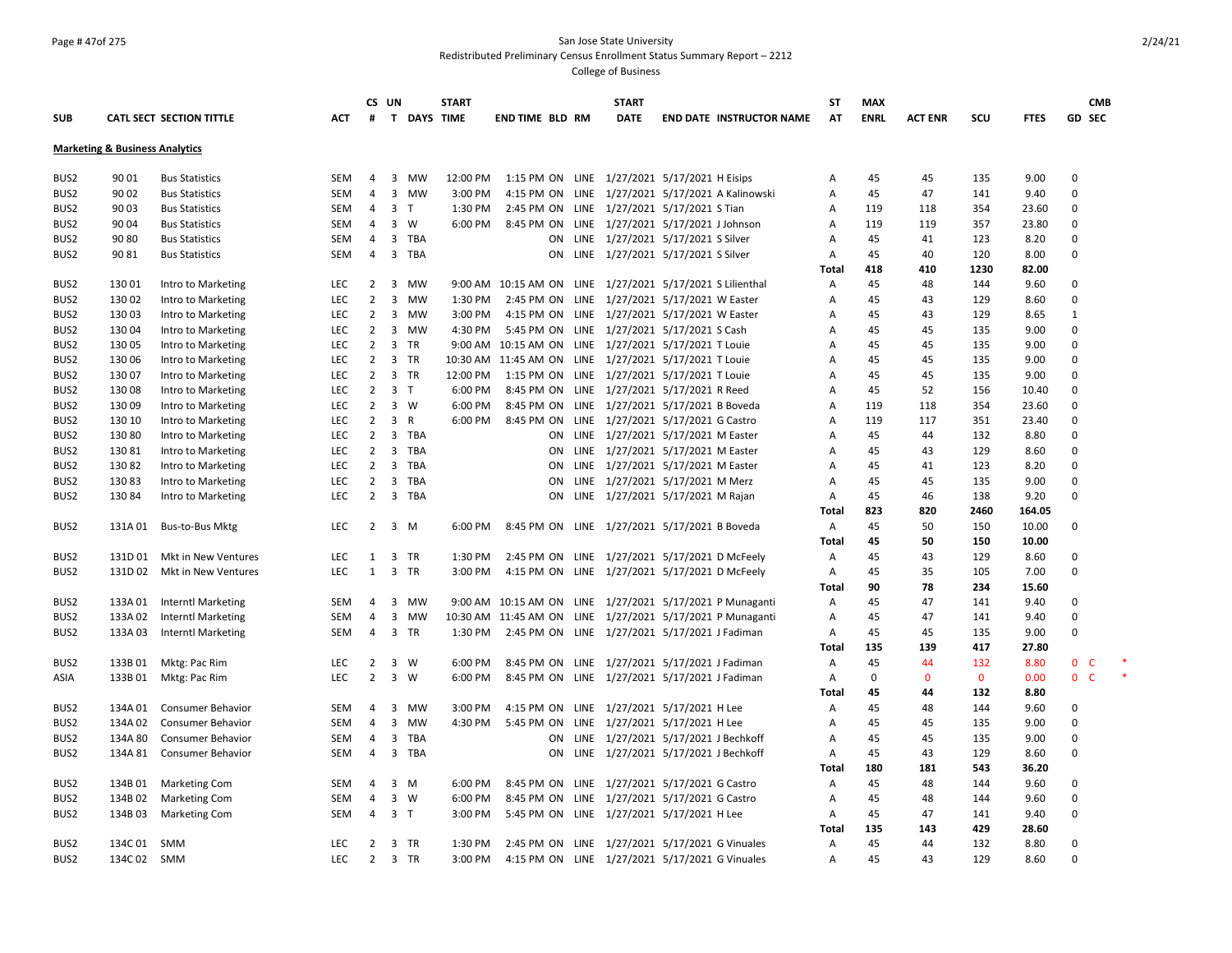### Page # 48of 275 San Jose State University Redistributed Preliminary Census Enrollment Status Summary Report – 2212

|                  |         |                                 |            |                | CS UN          |                    | <b>START</b> |                                                             | <b>START</b>                        |                                                   | <b>ST</b>    | <b>MAX</b>  |                |              |             |              | <b>CMB</b> |
|------------------|---------|---------------------------------|------------|----------------|----------------|--------------------|--------------|-------------------------------------------------------------|-------------------------------------|---------------------------------------------------|--------------|-------------|----------------|--------------|-------------|--------------|------------|
| <b>SUB</b>       |         | <b>CATL SECT SECTION TITTLE</b> | ACT.       | #              |                | <b>T DAYS TIME</b> |              | <b>END TIME BLD RM</b>                                      | <b>DATE</b>                         | <b>END DATE INSTRUCTOR NAME</b>                   | AT           | <b>ENRL</b> | <b>ACT ENR</b> | SCU          | <b>FTES</b> |              | GD SEC     |
|                  |         |                                 |            |                |                |                    |              |                                                             |                                     |                                                   |              |             |                |              |             |              |            |
|                  |         |                                 |            |                |                |                    |              |                                                             |                                     |                                                   | Total        | 90          | 87             | 261          | 17.40       |              |            |
| BUS2             | 135 01  | Sales Management                | SEM        | 4              | 3 <sub>T</sub> |                    | 6:00 PM      | 8:45 PM ON LINE 1/27/2021 5/17/2021 B Boveda                |                                     |                                                   | Α            | 45          | 46             | 138          | 9.20        | 0            |            |
|                  |         |                                 |            |                |                |                    |              |                                                             |                                     |                                                   | Total        | 45          | 46             | 138          | 9.20        |              |            |
| BUS2             | 136 01  | <b>Product Development</b>      | <b>SEM</b> | $\overline{4}$ | 3 <sub>1</sub> |                    | 6:00 PM      | 8:45 PM ON LINE 1/27/2021 5/17/2021 V Agarwal               |                                     |                                                   | Α            | 45          | 56             | 168          | 11.20       | 0            |            |
|                  |         |                                 |            |                |                |                    |              |                                                             |                                     |                                                   | <b>Total</b> | 45          | 56             | 168          | 11.20       |              |            |
| BUS2             | 137A 80 | Soft Skills                     | <b>LEC</b> | $\overline{2}$ |                | 3 TBA              |              | ON                                                          | LINE 1/27/2021 5/17/2021 J Bechkoff |                                                   | $\mathsf{A}$ | 45          | 45             | 135          | 9.00        | 0            |            |
|                  |         |                                 |            |                |                |                    |              |                                                             |                                     |                                                   | <b>Total</b> | 45          | 45             | 135          | 9.00        |              |            |
| BUS2             | 137H 01 | Mkt Honors Practicum            | <b>LEC</b> | $2^{\circ}$    | 3 M            |                    | 6:00 PM      | 8:45 PM ON LINE 1/27/2021 5/17/2021 H Eisips                |                                     |                                                   | A            | 30          | 42             | 126          | 8.40        | 0            |            |
|                  |         |                                 |            |                |                |                    |              |                                                             |                                     |                                                   | <b>Total</b> | 30          | 42             | 126          | 8.40        |              |            |
| BUS2             | 137S01  | <b>Mkt Special Topics</b>       | LEC        | 2              | $3 \, M$       |                    | 6:00 PM      | 8:45 PM ON LINE 1/27/2021 5/17/2021 A Pagonas               |                                     |                                                   | Α            | 45          | 42             | 126          | 8.40        | 0            |            |
| BUS2             | 137S02  | <b>Mkt Special Topics</b>       | LEC        | $\overline{2}$ | 3              | <b>MW</b>          | 12:00 PM     | 1:15 PM ON LINE 1/27/2021 5/17/2021 S Lilienthal            |                                     |                                                   | A            | 45          | 43             | 129          | 8.60        | 0            |            |
| BUS2             | 137S 80 | <b>Mkt Special Topics</b>       | <b>LEC</b> | $\overline{2}$ |                | 3 TBA              |              |                                                             | ON LINE 1/27/2021 5/17/2021 M Merz  |                                                   | Α            | 45          | 46             | 138          | 9.20        | 0            |            |
|                  |         |                                 |            |                |                |                    |              |                                                             |                                     |                                                   | <b>Total</b> | 135         | 131            | 393          | 26.20       |              |            |
| BUS2             | 138 01  | <b>Mktg Research</b>            | SEM        | $\overline{4}$ | 3 <sub>1</sub> |                    | 3:00 PM      | 5:45 PM ON LINE 1/27/2021 5/17/2021 R Sibley                |                                     |                                                   | Α            | 45          | 45             | 135          | 9.00        | 0            |            |
| BUS2             | 13802   | <b>Mktg Research</b>            | <b>SEM</b> | $\overline{4}$ | $\overline{3}$ | $\mathsf{T}$       | 6:00 PM      | 8:45 PM ON                                                  | LINE 1/27/2021 5/17/2021 R Sibley   |                                                   | A            | 45          | 45             | 135          | 9.00        | $\Omega$     |            |
| BUS2             | 138 80  | Mktg Research                   | SEM        | $\overline{4}$ |                | 3 TBA              |              | ON                                                          | LINE 1/27/2021 5/17/2021 J Zhang    |                                                   | Α            | 45          | 51             | 153          | 10.20       | $\Omega$     |            |
| BUS2             | 13881   | Mktg Research                   | SEM        | 4              |                | 3 TBA              |              | ON                                                          | LINE 1/27/2021 5/17/2021 J Zhang    |                                                   | А            | 45          | 52             | 156          | 10.40       | 0            |            |
|                  |         |                                 |            |                |                |                    |              |                                                             |                                     |                                                   | <b>Total</b> | 180         | 193            | 579          | 38.60       |              |            |
| BUS2             | 13901   | <b>Marketing Manage</b>         | SEM        | 4              | 3              | MW                 |              | 9:00 AM  10:15 AM ON                                        | LINE 1/27/2021 5/17/2021 K Gehrt    |                                                   | А            | 45          | 43             | 129          | 8.60        | 0            |            |
| BUS2             | 139 02  | <b>Marketing Manage</b>         | SEM        | $\overline{4}$ | 3              | <b>MW</b>          |              | 10:30 AM 11:45 AM ON LINE 1/27/2021 5/17/2021 K Gehrt       |                                     |                                                   | Α            | 45          | 41             | 123          | 8.20        | 0            |            |
| BUS2             | 13903   | <b>Marketing Manage</b>         | <b>SEM</b> | $\overline{4}$ | $\mathbf{3}$   | W                  | 3:00 PM      | 5:45 PM ON LINE 1/27/2021 5/17/2021 R Sibley                |                                     |                                                   | Α            | 45          | 45             | 135          | 9.00        | 0            |            |
| BUS2             | 139 04  | <b>Marketing Manage</b>         | <b>SEM</b> | 4              | $3 \, M$       |                    | 3:00 PM      | 5:45 PM ON LINE 1/27/2021 5/17/2021 R Sibley                |                                     |                                                   | Α            | 45          | 23             | 69           | 4.60        | 0            |            |
|                  |         |                                 |            |                |                |                    |              |                                                             |                                     |                                                   | <b>Total</b> | 180         | 152            | 456          | 30.40       |              |            |
| BUS2             | 180F02  | Indiv Study Mktg                | <b>SUP</b> | 36             |                | 1 TBA              |              | ON.                                                         | LINE 1/27/2021 5/17/2021 M Merz     |                                                   | A            | 10          | $\mathbf{1}$   | 1            | 0.07        | 0            |            |
|                  |         |                                 |            |                |                |                    |              |                                                             |                                     |                                                   | <b>Total</b> | 10          | $\mathbf{1}$   | $\mathbf{1}$ | 0.07        |              |            |
| BUS <sub>2</sub> | 190 01  | <b>Quant Bus Analysis</b>       | SEM        | 4              | 3              | MW                 |              | 9:00 AM 10:15 AM ON LINE 1/27/2021 5/17/2021 M Madadi       |                                     |                                                   | Α            | 45          | 44             | 132          | 8.80        | 0            |            |
| BUS2             | 190 02  | <b>Quant Bus Analysis</b>       | <b>SEM</b> | $\overline{4}$ | $\overline{3}$ | MW                 |              | 9:00 AM 10:15 AM ON LINE 1/27/2021 5/17/2021 A Kalinowski   |                                     |                                                   | A            | 45          | 53             | 159          | 10.60       | 0            |            |
| BUS2             | 190 03  | <b>Quant Bus Analysis</b>       | SEM        | $\overline{4}$ | $\overline{3}$ | MW                 |              | 10:30 AM 11:45 AM ON LINE 1/27/2021 5/17/2021 A Kalinowski  |                                     |                                                   | Α            | 45          | 56             | 168          | 11.20       | 0            |            |
| BUS2             | 190 04  | <b>Quant Bus Analysis</b>       | SEM        | $\overline{4}$ | 3              | MW                 |              | 10:30 AM 11:45 AM ON LINE 1/27/2021 5/17/2021 K Yagci Sokat |                                     |                                                   | A            | 45          | 45             | 135          | 9.00        | $\Omega$     |            |
| BUS2             | 190 05  | <b>Quant Bus Analysis</b>       | SEM        | $\overline{4}$ | 3              | <b>MW</b>          | 12:00 PM     | 1:15 PM ON LINE 1/27/2021 5/17/2021 M Madadi                |                                     |                                                   | A            | 45          | 45             | 135          | 9.00        | $\Omega$     |            |
| BUS2             | 190 06  | <b>Quant Bus Analysis</b>       | <b>SEM</b> | $\overline{4}$ | 3              | MW                 | 1:30 PM      | 2:45 PM ON LINE 1/27/2021 5/17/2021 A Kalinowski            |                                     |                                                   | A            | 119         | 125            | 375          | 25.00       | 0            |            |
| BUS2             | 190 07  | <b>Quant Bus Analysis</b>       | <b>SEM</b> | $\overline{4}$ | 3              | <b>MW</b>          | 1:30 PM      |                                                             |                                     | 2:45 PM ON LINE 1/27/2021 5/17/2021 K Yagci Sokat | A            | 45          | 45             | 135          | 9.00        | $\Omega$     |            |
| BUS2             | 190 08  | <b>Quant Bus Analysis</b>       | SEM        | 4              |                | 3 MW               | 3:00 PM      |                                                             |                                     | 4:15 PM ON LINE 1/27/2021 5/17/2021 K Yagci Sokat | А            | 45          | 44             | 132          | 8.80        | $\Omega$     |            |
| BUS2             | 190 10  | <b>Quant Bus Analysis</b>       | <b>SEM</b> | $\overline{4}$ | 3              | M                  | 6:00 PM      | 8:45 PM ON LINE 1/27/2021 5/17/2021 N Chugh                 |                                     |                                                   | A            | 119         | 120            | 360          | 24.00       | 0            |            |
| BUS2             | 190 11  | <b>Quant Bus Analysis</b>       | SEM        | $\overline{4}$ | 3 TR           |                    |              | 10:30 AM 11:45 AM ON LINE 1/27/2021 5/17/2021 OYu           |                                     |                                                   | Α            | 45          | 45             | 135          | 9.00        | 0            |            |
| BUS2             | 190 12  | <b>Quant Bus Analysis</b>       | SEM        | 4              | 3 TR           |                    | 12:00 PM     | 1:15 PM ON LINE 1/27/2021 5/17/2021 O Yu                    |                                     |                                                   | А            | 45          | 49             | 147          | 9.80        | 0            |            |
| BUS2             | 190 13  | <b>Quant Bus Analysis</b>       | SEM        | $\overline{4}$ | 3 TR           |                    | 1:30 PM      | 2:45 PM ON LINE 1/27/2021 5/17/2021 O Yu                    |                                     |                                                   | Α            | 45          | 48             | 144          | 9.60        | 0            |            |
| BUS2             | 190 14  | <b>Quant Bus Analysis</b>       | <b>SEM</b> | 4              | 3 TR           |                    | 1:30 PM      | 2:45 PM ON LINE 1/27/2021 5/17/2021 B Makani                |                                     |                                                   | A            | 119         | 119            | 357          | 23.80       | 0            |            |
| BUS2             | 190 15  | <b>Quant Bus Analysis</b>       | <b>SEM</b> | $\overline{4}$ | 3 <sub>1</sub> |                    | 6:00 PM      | 8:45 PM ON LINE 1/27/2021 5/17/2021 M Klein                 |                                     |                                                   | A            | 45          | 45             | 135          | 9.00        | $\mathbf 0$  |            |
| BUS <sub>2</sub> | 190 16  | <b>Quant Bus Analysis</b>       | SEM        | 4              | 3 W            |                    | 6:00 PM      | 8:45 PM ON LINE 1/27/2021 5/17/2021 M Klein                 |                                     |                                                   | A            | 45          | 45             | 135          | 9.00        | 0            |            |
|                  |         |                                 |            |                |                |                    |              |                                                             |                                     |                                                   | <b>Total</b> | 897         | 928            | 2784         | 185.60      |              |            |
| BUS2             | 193 01  | Data Mining                     | LEC        | $2^{\circ}$    | 3 TR           |                    |              | 10:30 AM 11:45 AM ON LINE 1/27/2021 5/17/2021 S Tian        |                                     |                                                   | A            | 45          | 42             | 126          | 8.40        | 0            |            |
|                  |         |                                 |            |                |                |                    |              |                                                             |                                     |                                                   | Total        | 45          | 42             | 126          | 8.40        |              |            |
| BUS2             | 194A 01 | <b>Statistical Analysis</b>     | LEC        | $2^{\circ}$    |                | 3 MW               |              | 9:00 AM 10:15 AM ON LINE 1/27/2021 5/17/2021 H Eisips       |                                     |                                                   | Α            | 45          | 48             | 144          | 9.65        | $\mathbf{1}$ |            |
|                  |         |                                 |            |                |                |                    |              |                                                             |                                     |                                                   | Total        | 45          | 48             | 144          | 9.65        |              |            |
| BUS2             | 194B 01 | <b>Business Analytics</b>       | <b>LEC</b> | $\overline{2}$ | 3              | TR                 |              | 9:00 AM 10:15 AM ON LINE 1/27/2021 5/17/2021 J Ruiz Duarte  |                                     |                                                   | A            | 45          | 41             | 123          | 8.20        | $\Omega$     |            |
| BUS <sub>2</sub> |         | 194B 02 Business Analytics      | <b>LEC</b> | $\overline{2}$ | 3 TR           |                    |              | 10:30 AM 11:45 AM ON LINE 1/27/2021 5/17/2021 J Ruiz Duarte |                                     |                                                   | A            | 45          | 21             | 63           | 4.20        | $\Omega$     |            |
|                  |         |                                 |            |                |                |                    |              |                                                             |                                     |                                                   | <b>Total</b> | 90          | 62             | 186          | 12.40       |              |            |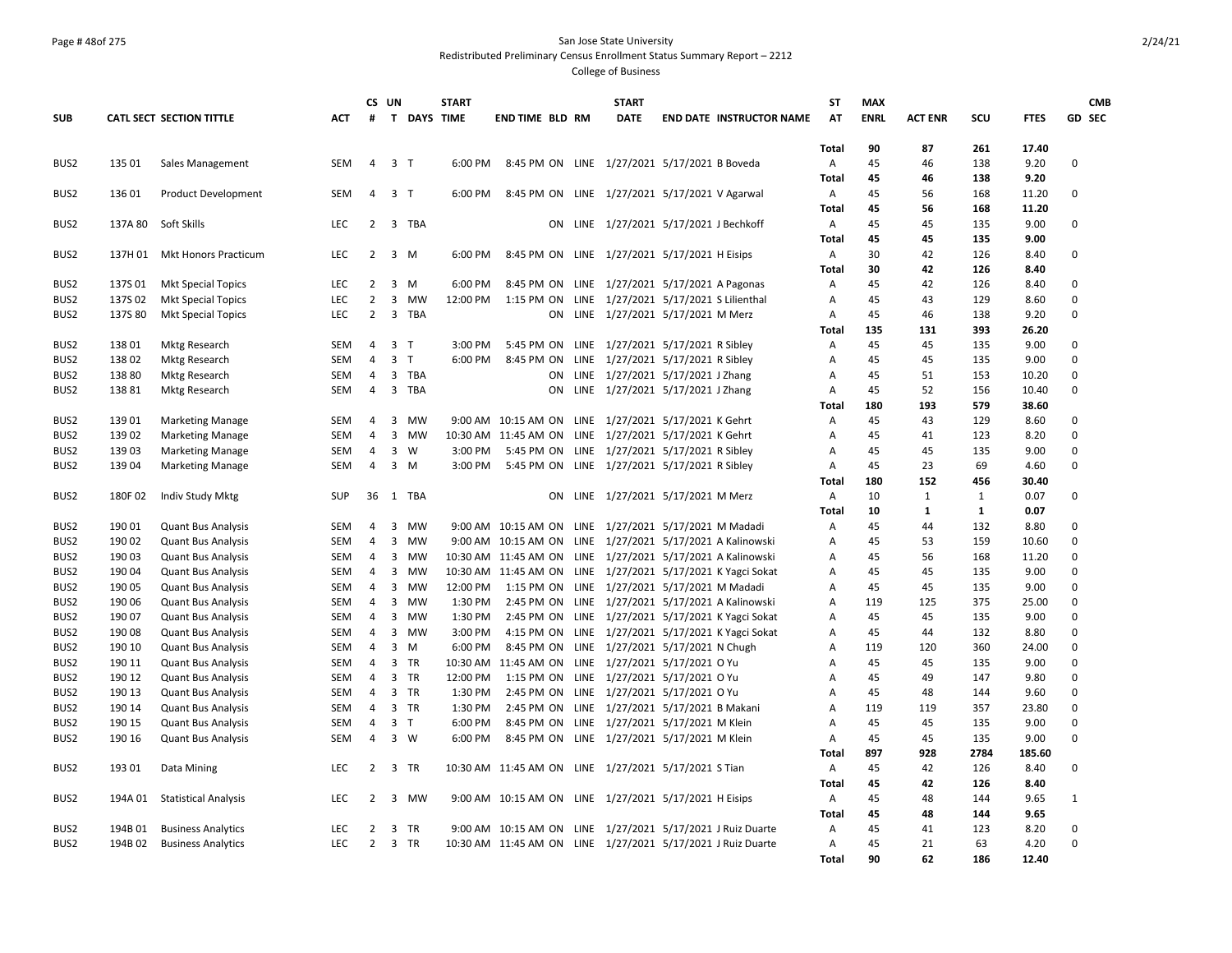## Page # 49of 275 San Jose State University Redistributed Preliminary Census Enrollment Status Summary Report – 2212

|                  |                                     |            | CS UN |             | <b>START</b> |                                                     | <b>START</b> |                                           | SΤ    | <b>MAX</b>  |                |       |             | <b>CMB</b>               |
|------------------|-------------------------------------|------------|-------|-------------|--------------|-----------------------------------------------------|--------------|-------------------------------------------|-------|-------------|----------------|-------|-------------|--------------------------|
| <b>SUB</b>       | <b>CATL SECT SECTION TITTLE</b>     | ACT        |       | <b>DAYS</b> | <b>TIME</b>  | END TIME BLD RM                                     | <b>DATE</b>  | <b>END DATE INSTRUCTOR NAME</b>           | AT    | <b>ENRL</b> | <b>ACT ENR</b> | scu   | <b>FTES</b> | <b>GD SEC</b>            |
| BUS <sub>2</sub> | 195B01<br>Data Viz                  | LEC        |       | TR          |              | 7:30 AM 8:45 AM ON LINE 1/27/2021 5/17/2021 H Patel |              |                                           | A     | 45          | 49             | 147   | 9.80        | $\overline{\phantom{0}}$ |
|                  |                                     |            |       |             |              |                                                     |              |                                           | Total | 45          | 49             | 147   | 9.80        |                          |
| BUS <sub>2</sub> | <b>Analytic Strategy</b><br>195D 01 | <b>LEC</b> |       |             |              |                                                     |              |                                           |       |             | $\Omega$       | 0     | 0.00        | - 0                      |
| BUS <sub>2</sub> | 195D 02 Analytic Strategy           | LEC.       |       | <b>MW</b>   | 12:00 PM     | 1:15 PM ON LINE 1/27/2021 5/17/2021 K Gehrt         |              |                                           | A     | 45          | 19             | 57    | 3.80        | - 0                      |
|                  |                                     |            |       |             |              |                                                     |              |                                           | Total | 45          | 19             | 57    | 3.80        |                          |
|                  |                                     |            |       |             |              |                                                     |              | <b>Marketing &amp; Business Analytics</b> |       | 3798        | 3766           | 11296 | 753.17      |                          |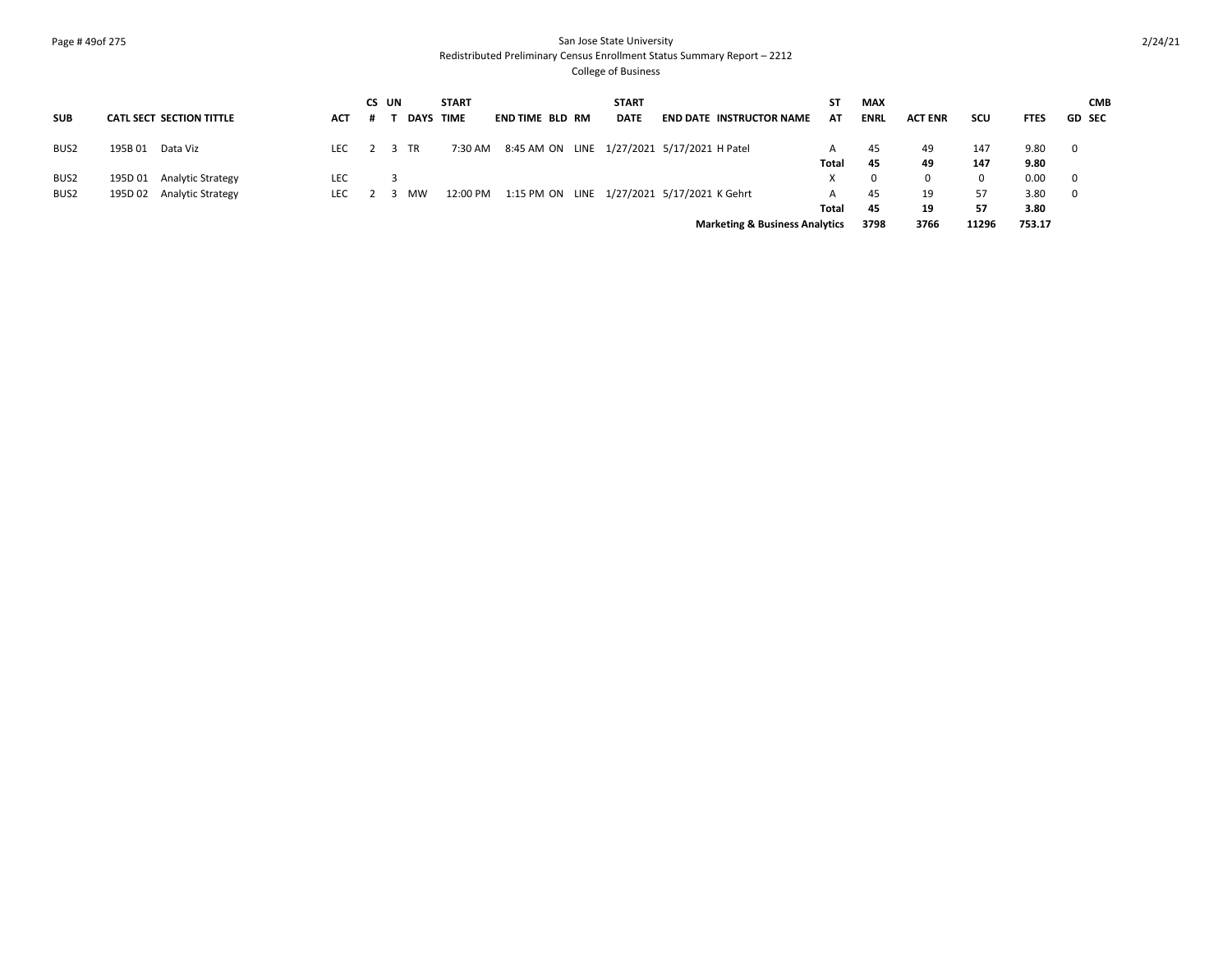### Page # 50of 275 San Jose State University Redistributed Preliminary Census Enrollment Status Summary Report – 2212

|            |         |                                          |            |                | CS UN                   |                    | <b>START</b> |                                                       | <b>START</b>                      |                                                    | <b>ST</b>      | <b>MAX</b>  |                |      |             |             | <b>CMB</b> |
|------------|---------|------------------------------------------|------------|----------------|-------------------------|--------------------|--------------|-------------------------------------------------------|-----------------------------------|----------------------------------------------------|----------------|-------------|----------------|------|-------------|-------------|------------|
| <b>SUB</b> |         | CATL SECT SECTION TITTLE                 | <b>ACT</b> | #              |                         | <b>T DAYS TIME</b> |              | <b>END TIME BLD RM</b>                                | <b>DATE</b>                       | <b>END DATE INSTRUCTOR NAME</b>                    | AT             | <b>ENRL</b> | <b>ACT ENR</b> | SCU  | <b>FTES</b> |             | GD SEC     |
|            |         | School of Global Innovation & Leadership |            |                |                         |                    |              |                                                       |                                   |                                                    |                |             |                |      |             |             |            |
| BUS5       | 16 01   | Intro Lrdshp & Innov                     | <b>LEC</b> | $\overline{2}$ |                         | 3 TR               |              | 9:00 AM 10:15 AM ON LINE 1/27/2021 5/17/2021 B Makani |                                   |                                                    | А              | 45          | 40             | 120  | 8.00        | $\Omega$    |            |
|            |         |                                          |            |                |                         |                    |              |                                                       |                                   |                                                    | <b>Total</b>   | 45          | 40             | 120  | 8.00        |             |            |
| BUS5       | 140 01  | Fund of Oper Mgmt                        | <b>LEC</b> | $\overline{2}$ | $\overline{3}$          | <b>MW</b>          |              | 10:30 AM 11:45 AM ON LINE 1/27/2021 5/17/2021 Y Wu    |                                   |                                                    | Α              | 45          | 45             | 135  | 9.00        | $\Omega$    |            |
| BUS5       | 140 02  | Fund of Oper Mgmt                        | <b>LEC</b> | $\overline{2}$ | 3                       | MW                 | 12:00 PM     | 1:15 PM ON LINE 1/27/2021 5/17/2021 J Tan             |                                   |                                                    | Α              | 45          | 43             | 129  | 8.60        | $\Omega$    |            |
| BUS5       | 140 03  | Fund of Oper Mgmt                        | <b>LEC</b> | 2              |                         | 3 MW               | 1:30 PM      | 2:45 PM ON LINE 1/27/2021 5/17/2021 J Tan             |                                   |                                                    | Α              | 45          | 44             | 132  | 8.80        | $\Omega$    |            |
| BUS5       | 140 04  | Fund of Oper Mgmt                        | <b>LEC</b> | $\overline{2}$ | 3                       | M                  | 6:00 PM      | 8:45 PM ON LINE 1/27/2021 5/17/2021 J Sung            |                                   |                                                    | A              | 45          | 43             | 129  | 8.60        | $\mathbf 0$ |            |
| BUS5       | 140 05  | Fund of Oper Mgmt                        | <b>LEC</b> | 2              | 3                       | W                  | 6:00 PM      | 8:45 PM ON LINE 1/27/2021 5/17/2021 D Moon            |                                   |                                                    | A              | 45          | 42             | 126  | 8.40        | 0           |            |
| BUS5       | 140 06  | Fund of Oper Mgmt                        | <b>LEC</b> | $\overline{2}$ | $\overline{3}$          | TR                 | 10:30 AM     | 11:45 AM ON LINE 1/27/2021 5/17/2021 B Makani         |                                   |                                                    | A              | 45          | 45             | 135  | 9.00        | 0           |            |
| BUS5       | 140 07  | Fund of Oper Mgmt                        | <b>LEC</b> | $\overline{2}$ | 3                       | w                  | 3:00 PM      |                                                       |                                   | 5:45 PM ON LINE 1/27/2021 5/17/2021 S Ramakrishnan | Α              | 45          | 45             | 135  | 9.00        | 0           |            |
| BUS5       | 140 08  | Fund of Oper Mgmt                        | <b>LEC</b> | $\overline{2}$ | 3 R                     |                    | 3:00 PM      | 5:45 PM ON LINE 1/27/2021 5/17/2021 R Salstrom        |                                   |                                                    | A              | 45          | 46             | 138  | 9.20        | 0           |            |
| BUS5       | 140 09  | Fund of Oper Mgmt                        | <b>LEC</b> | $\overline{2}$ | $\overline{3}$          | $\overline{R}$     | 6:00 PM      | 8:45 PM ON LINE 1/27/2021 5/17/2021 R Salstrom        |                                   |                                                    | А              | 45          | 43             | 129  | 8.60        | $\Omega$    |            |
| BUS5       | 140 10  | Fund of Oper Mgmt                        | <b>LEC</b> | $\overline{2}$ | 3 <sub>7</sub>          |                    | 6:00 PM      | 8:45 PM ON LINE 1/27/2021 5/17/2021 S Artim           |                                   |                                                    | А              | 45          | 43             | 129  | 8.60        | $\Omega$    |            |
| BUS5       | 140 11  | Fund of Oper Mgmt                        | <b>LEC</b> | 2              | 3                       | MW                 | 7:30 AM      | 8:45 AM ON                                            | LINE 1/27/2021 5/17/2021 C Lim    |                                                    | А              | 45          | 42             | 126  | 8.40        | $\Omega$    |            |
| BUS5       | 140 12  | Fund of Oper Mgmt                        | <b>LEC</b> | $\overline{2}$ | $\overline{3}$          | TBA                |              | ON                                                    | LINE 1/27/2021 5/17/2021 A Loomba |                                                    | A              | 45          | 44             | 132  | 8.80        | $\Omega$    |            |
| BUS5       | 140 13  | Fund of Oper Mgmt                        | <b>LEC</b> | $\overline{2}$ | 3                       | <b>TBA</b>         |              | ON                                                    | LINE 1/27/2021 5/17/2021 A Loomba |                                                    | A              | 45          | 44             | 132  | 8.80        | $\Omega$    |            |
| BUS5       | 140 14  | Fund of Oper Mgmt                        | <b>LEC</b> | $\overline{2}$ | 3                       | TBA                |              | ON                                                    | LINE 1/27/2021 5/17/2021 S Zhou   |                                                    | А              | 45          | 44             | 132  | 8.80        | $\Omega$    |            |
| BUS5       | 140 15  | Fund of Oper Mgmt                        | <b>LEC</b> | $\overline{2}$ | 3                       | <b>TBA</b>         |              | ON                                                    | LINE 1/27/2021 5/17/2021 S Zhou   |                                                    | A              | 45          | 45             | 135  | 9.00        | $\Omega$    |            |
| BUS5       | 140 16  | Fund of Oper Mgmt                        | LEC        | $\overline{2}$ | $\overline{3}$          | <b>TBA</b>         |              | ΟN                                                    | LINE 1/27/2021 5/17/2021 M Ashley |                                                    | Α              | 45          | 43             | 129  | 8.60        | $\Omega$    |            |
| BUS5       | 140 17  | Fund of Oper Mgmt                        | <b>LEC</b> | $\overline{2}$ | 3                       | TBA                |              | ON                                                    | LINE 1/27/2021 5/17/2021 M Ashley |                                                    | А              | 45          | 45             | 135  | 9.00        | $\Omega$    |            |
| BUS5       | 140 18  | Fund of Oper Mgmt                        | <b>LEC</b> | $\overline{2}$ | 3                       | TBA                |              | ON                                                    | LINE 1/27/2021 5/17/2021 A Loomba |                                                    | А              | 45          | 42             | 126  | 8.40        | 0           |            |
| BUS5       | 140 19  | Fund of Oper Mgmt                        | <b>LEC</b> | $\overline{2}$ | 3                       | TBA                |              | ON                                                    | LINE 1/27/2021 5/17/2021 J Sung   |                                                    | A              | 45          | 44             | 132  | 8.80        | 0           |            |
| BUS5       | 140 20  | Fund of Oper Mgmt                        | <b>LEC</b> | $\overline{2}$ | 3                       | <b>TBA</b>         |              | ON                                                    | LINE 1/27/2021 5/17/2021 Y Wu     |                                                    | A              | 45          | 45             | 135  | 9.00        | 0           |            |
| BUS5       | 140 21  | Fund of Oper Mgmt                        | <b>LEC</b> | $\overline{2}$ | 3                       | TBA                |              | ΟN                                                    | LINE 1/27/2021 5/17/2021 M Ashley |                                                    | $\overline{A}$ | 45          | 45             | 135  | 9.00        | 0           |            |
|            |         |                                          |            |                |                         |                    |              |                                                       |                                   |                                                    | Total          | 945         | 922            | 2766 | 184.40      |             |            |
| BUS5       | 14101   | Proc & Supply Mgmt                       | <b>LEC</b> | 2              | 3                       | MW                 |              | 9:00 AM  10:15 AM ON                                  | LINE 1/27/2021 5/17/2021 C Lim    |                                                    | A              | 45          | 40             | 120  | 8.00        | 0           |            |
| BUS5       | 14102   | Proc & Supply Mgmt                       | <b>LEC</b> | $\overline{2}$ | 3                       | <b>MW</b>          |              | 10:30 AM 11:45 AM ON LINE 1/27/2021 5/17/2021 C Lim   |                                   |                                                    | A              | 45          | 41             | 123  | 8.20        | 0           |            |
|            |         |                                          |            |                |                         |                    |              |                                                       |                                   |                                                    |                | 90          | 81             | 243  | 16.20       |             |            |
| BUS5       | 142 01  | <b>Total Quality Mgmt</b>                | <b>LEC</b> | 2              | 3                       | MW                 |              | 10:30 AM 11:45 AM ON LINE 1/27/2021 5/17/2021 T Shi   |                                   |                                                    | A              | 45          | 36             | 108  | 7.20        | $\Omega$    |            |
| BUS5       | 142 02  | <b>Total Quality Mgmt</b>                | <b>LEC</b> | $\overline{2}$ | $\overline{\mathbf{3}}$ | MW                 | 12:00 PM     | 1:15 PM ON LINE 1/27/2021 5/17/2021 T Shi             |                                   |                                                    | Α              | 45          | 36             | 108  | 7.20        | $\Omega$    |            |
|            |         |                                          |            |                |                         |                    |              |                                                       |                                   |                                                    | <b>Total</b>   | 90          | 72             | 216  | 14.40       |             |            |
| BUS5       | 144 01  | Supply Chain Mgmt                        | <b>LEC</b> | $\overline{2}$ | 3                       | M                  | 6:00 PM      | 8:45 PM ON                                            | LINE 1/27/2021 5/17/2021 M Zhou   |                                                    | Α              | 45          | 21             | 63   | 4.20        | 0           |            |
| BUS5       | 144 02  | Supply Chain Mgmt                        | <b>LEC</b> | $\overline{2}$ | 3                       | TBA                |              | ON                                                    | LINE 1/27/2021 5/17/2021 M Zhou   |                                                    | Α              | 45          | 41             | 123  | 8.20        | 0           |            |
|            |         |                                          |            |                |                         |                    |              |                                                       |                                   |                                                    | Total          | 90          | 62             | 186  | 12.40       |             |            |
| BUS5       | 145 01  | <b>Global Operations Strategy</b>        | LEC        | $\overline{2}$ | 3 <sub>T</sub>          |                    | 6:00 PM      | 8:45 PM ON LINE 1/27/2021 5/17/2021 G Naroola         |                                   |                                                    | Α              | 45          | 46             | 138  | 9.20        | 0           |            |
|            |         |                                          |            |                |                         |                    |              |                                                       |                                   |                                                    | <b>Total</b>   | 45          | 46             | 138  | 9.20        |             |            |
| BUS5       | 146 01  | <b>Fund Project Mgmt</b>                 | <b>LEC</b> | 3              | 3                       | MW                 | 12:00 PM     | 1:15 PM ON LINE 1/27/2021 5/17/2021 C Lim             |                                   |                                                    | Α              | 45          | 45             | 135  | 9.00        | 0           |            |
| BUS5       | 146 02  | Fund Project Mgmt                        | <b>LEC</b> | 3              | 3                       | TBA                |              | ON                                                    | LINE 1/27/2021 5/17/2021 X Qi     |                                                    | A              | 45          | 47             | 141  | 9.40        | 0           |            |
|            |         |                                          |            |                |                         |                    |              |                                                       |                                   |                                                    | <b>Total</b>   | 90          | 92             | 276  | 18.40       |             |            |
| BUS5       | 14701   | Servic Oper Mgmt                         | <b>LEC</b> | 2              | 3                       | MW                 | 12:00 PM     | 1:15 PM ON LINE 1/27/2021 5/17/2021 S Zhou            |                                   |                                                    | Α              | 45          | 39             | 117  | 7.80        | 0           |            |
|            |         |                                          |            |                |                         |                    |              |                                                       |                                   |                                                    | Total          | 45          | 39             | 117  | 7.80        |             |            |
| BUS5       | 162 01  | Intl & Compar Mgmt                       | <b>LEC</b> | $\overline{2}$ | $\overline{\mathbf{3}}$ | TR                 | 1:30 PM      | 2:45 PM ON LINE 1/27/2021 5/17/2021 T Shirley         |                                   |                                                    | A              | 45          | 44             | 132  | 8.80        | 0           |            |
|            |         |                                          |            |                |                         |                    |              |                                                       |                                   |                                                    | <b>Total</b>   | 45          | 44             | 132  | 8.80        |             |            |
| BUS5       | 162A 01 | <b>IB Strategy</b>                       | SEM        | 5              | 3                       | MW                 | 3:00 PM      | 4:15 PM ON LINE 1/27/2021 5/17/2021 N Lupton          |                                   |                                                    | Α              | 45          | 45             | 135  | 9.00        | $\Omega$    |            |
|            |         |                                          |            |                |                         |                    |              |                                                       |                                   |                                                    | <b>Total</b>   | 45          | 45             | 135  | 9.00        |             |            |
| BUS5       |         | 164A 01 Country Bus & Mgmt               | <b>LEC</b> | 1              | 3 <sub>1</sub>          |                    | 3:00 PM      | 5:45 PM ON LINE 1/27/2021 5/17/2021 C Reade           |                                   |                                                    | $\overline{A}$ | 40          | 39             | 117  | 7.80        | $\Omega$    |            |
|            |         |                                          |            |                |                         |                    |              |                                                       |                                   |                                                    | Total          | 40          | 39             | 117  | 7.80        |             |            |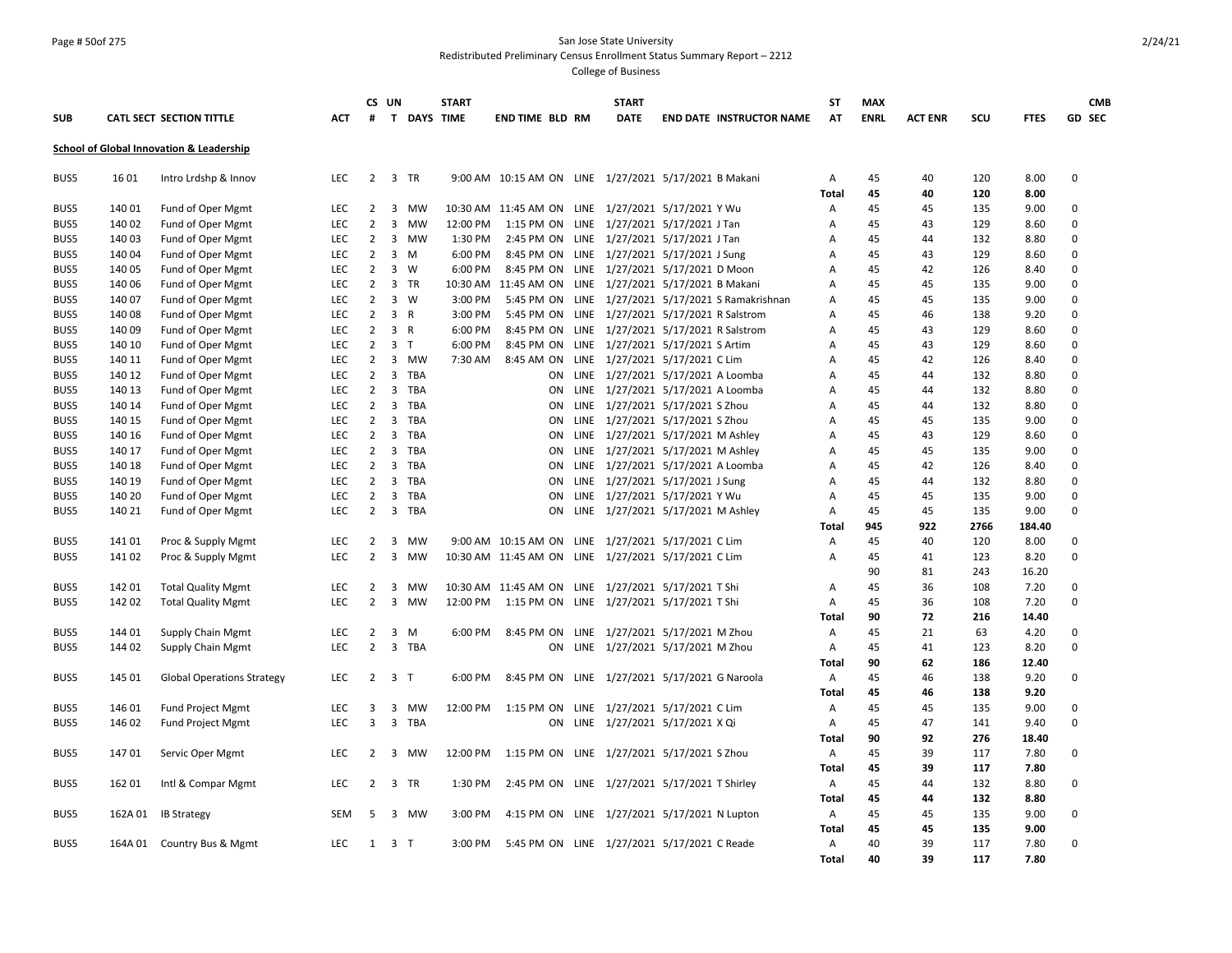# Page # 51of 275 San Jose State University Redistributed Preliminary Census Enrollment Status Summary Report – 2212

|            |         |                                 |            | CS UN          |                |                    | <b>START</b> |                                                        | <b>START</b>                          |                                                | <b>ST</b>      | <b>MAX</b>  |                |             |             | <b>CMB</b>   |
|------------|---------|---------------------------------|------------|----------------|----------------|--------------------|--------------|--------------------------------------------------------|---------------------------------------|------------------------------------------------|----------------|-------------|----------------|-------------|-------------|--------------|
| <b>SUB</b> |         | <b>CATL SECT SECTION TITTLE</b> | <b>ACT</b> | #              |                | <b>T DAYS TIME</b> |              | <b>END TIME BLD RM</b>                                 | <b>DATE</b>                           | <b>END DATE INSTRUCTOR NAME</b>                | AT             | <b>ENRL</b> | <b>ACT ENR</b> | SCU         | <b>FTES</b> | GD SEC       |
| BUS5       |         | 165A 01 Global Leadership       | <b>LEC</b> | $\mathbf{2}$   | 3 TR           |                    | 4:30 PM      | 5:45 PM ON LINE 1/27/2021 5/17/2021 T Shirley          |                                       |                                                | A              | 45          | 44             | 132         | 8.80        | 0            |
|            |         |                                 |            |                |                |                    |              |                                                        |                                       |                                                | Total          | 45          | 44             | 132         | 8.80        |              |
| BUS5       |         | 169B 01 Honors Seminar          | <b>LEC</b> | $\overline{2}$ | 3              | M                  | 4:30 PM      | 7:15 PM ON LINE 1/27/2021 5/17/2021 A Basu             |                                       |                                                | Α              | 45          | 15             | 45          | 3.00        | 0            |
|            |         |                                 |            |                |                |                    |              |                                                        |                                       |                                                | Total          | 45          | 15             | 45          | 3.00        |              |
| BUS5       |         | 180D 01 Individ Studies         | SUP        | 36             |                | 3 TBA              |              |                                                        | ON LINE 1/27/2021 5/17/2021 T Park    |                                                | A              | 30          | $\mathbf 0$    | $\mathbf 0$ | 0.00        | 0            |
| BUS5       | 180D 02 | <b>Individ Studies</b>          | <b>SUP</b> | 36             |                | 2 TBA              |              |                                                        | ON LINE 1/27/2021 5/17/2021 T Park    |                                                | A              | 30          | $\Omega$       | $\mathbf 0$ | 0.00        | $\Omega$     |
| BUS5       | 180D03  | <b>Individ Studies</b>          | <b>SUP</b> |                | 36 1 TBA       |                    |              | ON.                                                    | LINE 1/27/2021 5/17/2021 T Park       |                                                | A              | 30          | $\mathbf 0$    | 0           | 0.00        | 0            |
|            |         |                                 |            |                |                |                    |              |                                                        |                                       |                                                | <b>Total</b>   | 90          | $\mathbf 0$    | $\mathbf 0$ | 0.00        |              |
| BUS5       | 18101   | Intro Entrepreneur              | <b>LEC</b> | 3              | $\overline{3}$ | <b>TR</b>          | $1:30$ PM    | 2:45 PM ON LINE 1/27/2021 5/17/2021 X Quan             |                                       |                                                | A              | 45          | 39             | 117         | 7.80        | 0            |
| BUS5       | 18102   | Intro Entrepreneur              | LEC        | 3              |                | 3 MW               | 9:00 AM      | 10:15 AM ON LINE 1/27/2021 5/17/2021 S Pruthi          |                                       |                                                | Α              | 45          | 28             | 84          | 5.60        | $\mathbf 0$  |
| BUS5       | 181 03  | Intro Entrepreneur              | <b>LEC</b> | 3              |                | 3 TBA              |              |                                                        | ON LINE 1/27/2021 5/17/2021 X Quan    |                                                | Α              | 45          | 41             | 123         | 8.20        | 0            |
|            |         |                                 |            |                |                |                    |              |                                                        |                                       |                                                | <b>Total</b>   | 135         | 108            | 324         | 21.60       |              |
| BUS5       | 18201   | <b>Bus Plan for New Venture</b> | <b>LEC</b> | $\overline{2}$ | 3              | M                  | 3:00 PM      | 5:45 PM ON LINE 1/27/2021 5/17/2021 S Paravastu        |                                       |                                                | A              | 45          | 45             | 135         | 9.00        | 0            |
| BUS5       | 18202   | <b>Bus Plan for New Venture</b> | <b>LEC</b> | $\overline{2}$ | $\overline{3}$ | W                  | 3:00 PM      | 5:45 PM ON LINE 1/27/2021 5/17/2021 A Basu             |                                       |                                                | A              | 45          | 43             | 129         | 8.60        | 0            |
|            |         |                                 |            |                |                |                    |              |                                                        |                                       |                                                | Total          | 90          | 88             | 264         | 17.60       |              |
| BUS5       | 18301   | Global Entrepreneurship         | <b>LEC</b> | 2              | 3              | MW                 |              | 10:30 AM 11:45 AM ON LINE 1/27/2021 5/17/2021 S Pruthi |                                       |                                                | A              | 45          | 42             | 126         | 8.40        | $\mathbf 0$  |
| BUS5       | 18302   | Global Entrepreneurship         | <b>LEC</b> | $\overline{2}$ | 3              | MW                 | 12:00 PM     | 1:15 PM ON LINE 1/27/2021 5/17/2021 S Pruthi           |                                       |                                                | $\mathsf{A}$   | 45          | 38             | 114         | 7.60        | 0            |
|            |         |                                 |            |                |                |                    |              |                                                        |                                       |                                                | <b>Total</b>   | 90          | 80             | 240         | 16.00       |              |
| BUS5       | 185 01  | <b>Family Business</b>          | <b>LEC</b> | $\overline{2}$ | 3 TR           |                    | 3:00 PM      | 4:15 PM ON LINE 1/27/2021 5/17/2021 R Pollard          |                                       |                                                | A              | 45          | 36             | 108         | 7.20        | 0            |
|            |         |                                 |            |                |                |                    |              |                                                        |                                       |                                                | <b>Total</b>   | 45          | 36             | 108         | 7.20        |              |
| BUS5       | 18701   | <b>Global Dimensn Bus</b>       | <b>LEC</b> | $\overline{2}$ | 3              | MW                 |              | 9:00 AM 10:15 AM ON LINE 1/27/2021 5/17/2021 I Yang    |                                       |                                                | A              | 45          | 44             | 132         | 8.80        | 0            |
| BUS5       | 18702   | Global Dimensn Bus              | <b>LEC</b> | 2              | $\overline{3}$ | <b>MW</b>          | 1:30 PM      | 2:45 PM ON LINE 1/27/2021 5/17/2021 A Musgrave         |                                       |                                                | A              | 110         | 74             | 222         | 14.80       | $\Omega$     |
| BUS5       | 18703   | <b>Global Dimensn Bus</b>       | <b>LEC</b> | $\overline{2}$ |                | 3 TBA              |              |                                                        | ON LINE 1/27/2021 5/17/2021 Y No      |                                                | Α              | 45          | 38             | 114         | 7.60        | 0            |
| BUS5       | 18704   | <b>Global Dimensn Bus</b>       | <b>LEC</b> |                | 2 3 MW         |                    | 12:00 PM     | 1:15 PM ON LINE 1/27/2021 5/17/2021 I Yang             |                                       |                                                | A              | 45          | 44             | 132         | 8.80        | $\Omega$     |
| BUS5       | 18705   | <b>Global Dimensn Bus</b>       | <b>LEC</b> | 2              | 3 TR           |                    | 7:30 AM      | 8:45 AM ON LINE 1/27/2021 5/17/2021 S Francis          |                                       |                                                | A              | 45          | 40             | 120         | 8.00        | 0            |
| BUS5       | 18706   | <b>Global Dimensn Bus</b>       | <b>LEC</b> | $\overline{2}$ | 3 TR           |                    | 1:30 PM      | 2:45 PM ON LINE 1/27/2021 5/17/2021 S Francis          |                                       |                                                | A              | 110         | 86             | 258         | 17.20       | 0            |
| BUS5       | 18707   | <b>Global Dimensn Bus</b>       | <b>LEC</b> | 2              | 3 TR           |                    |              | 9:00 AM 10:15 AM ON LINE 1/27/2021 5/17/2021 C Reade   |                                       |                                                | A              | 45          | 44             | 132         | 8.80        | 0            |
| BUS5       | 18708   | <b>Global Dimensn Bus</b>       | <b>LEC</b> | $\overline{2}$ | 3 TR           |                    |              | 10:30 AM 11:45 AM ON LINE 1/27/2021 5/17/2021 C Reade  |                                       |                                                | Α              | 45          | 44             | 132         | 8.80        | 0            |
| BUS5       | 18709   | <b>Global Dimensn Bus</b>       | <b>LEC</b> | $\overline{2}$ | $3 \, M$       |                    | 6:00 PM      | 8:45 PM ON LINE 1/27/2021 5/17/2021 N Lupton           |                                       |                                                | A              | 45          | 43             | 129         | 8.60        | $\Omega$     |
| BUS5       | 187 10  | <b>Global Dimensn Bus</b>       | <b>LEC</b> | $\overline{2}$ | 3              | W                  | 6:00 PM      | 8:45 PM ON LINE 1/27/2021 5/17/2021 G Naroola          |                                       |                                                | A              | 45          | 45             | 135         | 9.00        | 0            |
| BUS5       | 187 11  | Global Dimensn Bus              | <b>LEC</b> | $\overline{2}$ | $\overline{3}$ | <b>TBA</b>         |              | ON                                                     | LINE 1/27/2021 5/17/2021 T Kothari    |                                                | A              | 45          | 38             | 114         | 7.60        | $\mathbf 0$  |
| BUS5       | 187 12  | <b>Global Dimensn Bus</b>       | <b>LEC</b> | $\overline{2}$ | 3              | MW                 | 3:00 PM      | 4:15 PM ON LINE 1/27/2021 5/17/2021 A Musgrave         |                                       |                                                | A              | 45          | 30             | 90          | 6.00        | 0            |
| BUS5       | 187 13  | <b>Global Dimensn Bus</b>       | <b>LEC</b> | $\overline{2}$ |                | 3 TBA              |              |                                                        | ON LINE 1/27/2021 5/17/2021 T Kothari |                                                | Α              | 45          | 39             | 117         | 7.80        | 0            |
| BUS5       | 187 14  | <b>Global Dimensn Bus</b>       | LEC        | $\overline{2}$ | $\overline{3}$ | <b>TBA</b>         |              |                                                        | ON LINE 1/27/2021 5/17/2021 T Kothari |                                                | A              | 45          | 35             | 105         | 7.05        | $\mathbf{1}$ |
| BUS5       | 187 15  | <b>Global Dimensn Bus</b>       | <b>LEC</b> | 2              | 3              | <b>TBA</b>         |              | ON                                                     | LINE 1/27/2021 5/17/2021 A Osland     |                                                | A              | 45          | 45             | 135         | 9.00        | 0            |
| BUS5       | 187 16  | <b>Global Dimensn Bus</b>       | <b>LEC</b> | $\overline{2}$ | $\overline{3}$ | <b>TBA</b>         |              | <b>ON</b>                                              | LINE 1/27/2021 5/17/2021 A Osland     |                                                | A              | 45          | 46             | 138         | 9.20        | 0            |
| BUS5       | 187 17  | <b>Global Dimensn Bus</b>       | <b>LEC</b> | 2              |                | 3 TBA              |              | <b>ON</b>                                              | LINE 1/27/2021 5/17/2021 A Osland     |                                                | $\overline{A}$ | 45          | 45             | 135         | 9.00        | 0            |
|            |         |                                 |            |                |                |                    |              |                                                        |                                       |                                                | Total          | 895         | 780            | 2340        | 156.05      |              |
|            |         |                                 |            |                |                |                    |              |                                                        |                                       | School of Global Innovation & Leadership Total |                | 3005        | 2633           | 7899        | 526.65      |              |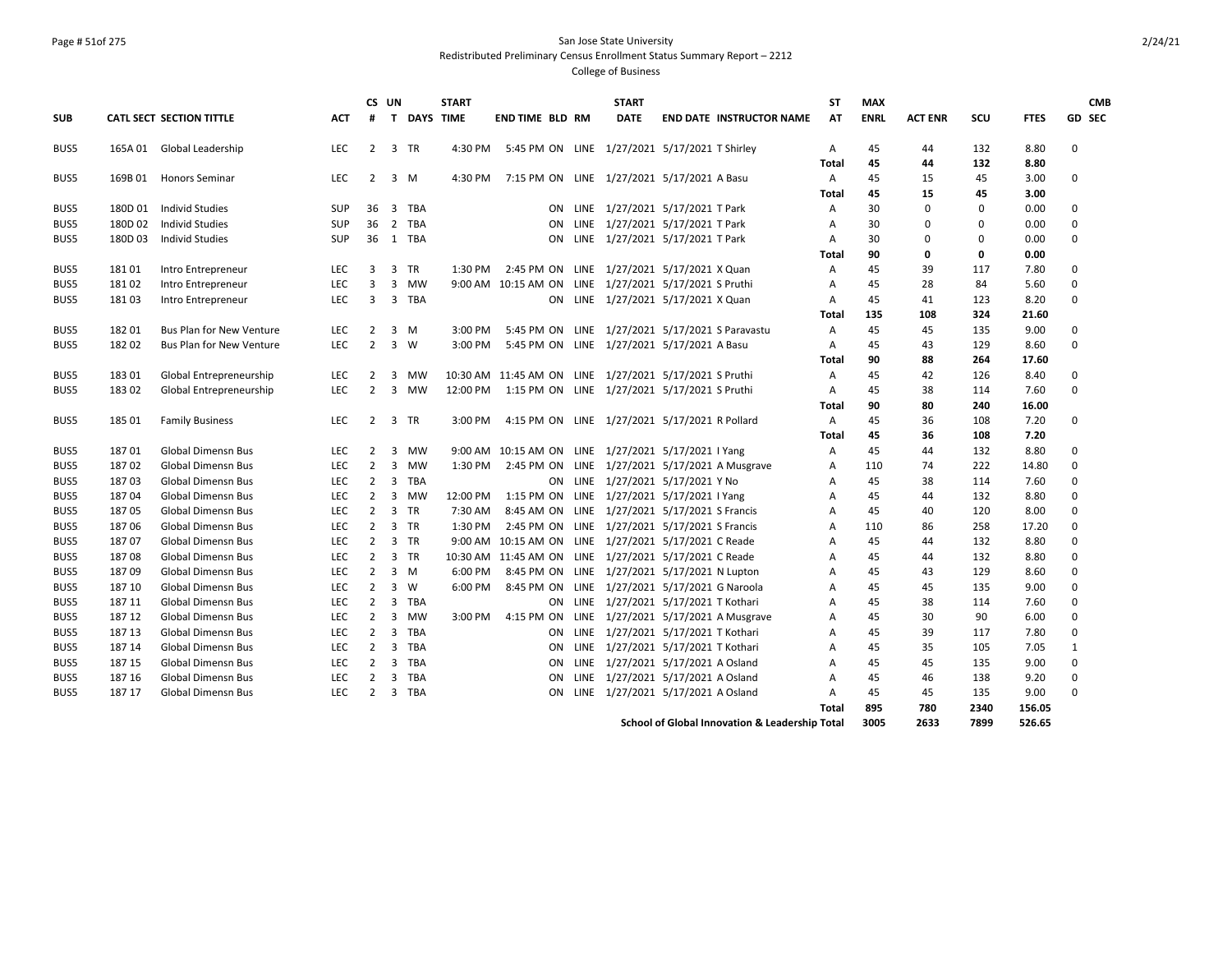### Page # 52of 275 San Jose State University Redistributed Preliminary Census Enrollment Status Summary Report – 2212

|            |         |                                                       |            |                | CS UN                   |                    | <b>START</b> |                                                          | <b>START</b>                         |                            |                                 | ST           | <b>MAX</b>  |                |     |             |             | <b>CMB</b> |
|------------|---------|-------------------------------------------------------|------------|----------------|-------------------------|--------------------|--------------|----------------------------------------------------------|--------------------------------------|----------------------------|---------------------------------|--------------|-------------|----------------|-----|-------------|-------------|------------|
| <b>SUB</b> |         | CATL SECT SECTION TITTLE                              | АСТ        | #              |                         | <b>T DAYS TIME</b> |              | <b>END TIME BLD RM</b>                                   | <b>DATE</b>                          |                            | <b>END DATE INSTRUCTOR NAME</b> | AT           | <b>ENRL</b> | <b>ACT ENR</b> | SCU | <b>FTES</b> |             | GD SEC     |
|            |         | <b>School of Information Systems &amp; Technology</b> |            |                |                         |                    |              |                                                          |                                      |                            |                                 |              |             |                |     |             |             |            |
|            |         |                                                       |            |                |                         |                    |              |                                                          |                                      |                            |                                 |              |             |                |     |             |             |            |
| BUS4       | 91L01   | Comp Tools for Bus                                    | <b>LEC</b> |                | 1 1 W                   |                    | 7:30 PM      | 8:45 PM ON LINE 1/27/2021 4/7/2021 P Kwan                |                                      |                            |                                 | Α            | 45          | 42             | 42  | 2.80        | $\Omega$    |            |
| BUS4       | 91L02   | Comp Tools for Bus                                    | LEC        | $\mathbf{1}$   | $1$ T                   |                    | 7:30 PM      | 8:45 PM ON LINE                                          |                                      | 2/2/2021 4/13/2021 P Kwan  |                                 | Α            | 45          | 42             | 42  | 2.80        | $\mathbf 0$ |            |
| BUS4       | 91L03   | Comp Tools for Bus                                    | <b>LEC</b> | 1              | 1 M                     |                    | 6:00 PM      | 7:15 PM ON LINE                                          |                                      | 2/1/2021 4/12/2021 U Andra |                                 | А            | 45          | 44             | 44  | 2.93        | $\Omega$    |            |
| BUS4       | 91L04   | Comp Tools for Bus                                    | <b>LEC</b> | $\mathbf{1}$   | 1 M                     |                    | 7:30 PM      | 8:45 PM ON LINE                                          |                                      | 2/1/2021 4/12/2021 U Andra |                                 | А            | 45          | 44             | 44  | 2.93        | $\mathbf 0$ |            |
| BUS4       | 91L05   | Comp Tools for Bus                                    | <b>LEC</b> | 1              |                         | 1 TBA              |              |                                                          | ON LINE 1/27/2021 4/7/2021 M Splane  |                            |                                 | А            | 45          | 45             | 45  | 3.00        | $\Omega$    |            |
| BUS4       | 91L06   | Comp Tools for Bus                                    | LEC        | $\mathbf{1}$   |                         | 1 TBA              |              | ON                                                       | LINE 1/27/2021 4/7/2021 M Splane     |                            |                                 | А            | 45          | 43             | 43  | 2.87        | 0           |            |
| BUS4       | 91L07   | Comp Tools for Bus                                    | LEC        | 1              | 1                       | TBA                |              | ON                                                       | LINE 1/27/2021                       | 4/7/2021 M Splane          |                                 | Α            | 45          | 43             | 43  | 2.87        | $\mathbf 0$ |            |
| BUS4       | 91L08   | Comp Tools for Bus                                    | LEC        | $\mathbf{1}$   |                         | 1 TBA              |              | ON                                                       | LINE 1/27/2021 4/7/2021 M Splane     |                            |                                 | A            | 45          | 44             | 44  | 2.93        | 0           |            |
| BUS4       | 91L09   | Comp Tools for Bus                                    | LEC        | 1              | 1                       | <b>TBA</b>         |              | ON                                                       | LINE 1/27/2021 4/7/2021 M Splane     |                            |                                 | A            | 45          | 43             | 43  | 2.87        | 0           |            |
| BUS4       | 91L 10  | Comp Tools for Bus                                    | <b>LEC</b> | 1              |                         | 1 TBA              |              | ON.                                                      | LINE 1/27/2021 4/7/2021 M Splane     |                            |                                 | A            | 45          | 42             | 42  | 2.80        | $\mathbf 0$ |            |
| BUS4       | 91L 11  | Comp Tools for Bus                                    | LEC        | 1              | 1                       | TBA                |              | ON                                                       | LINE 1/27/2021 4/7/2021 M Splane     |                            |                                 | Α            | 45          | 44             | 44  | 2.93        | $\Omega$    |            |
| BUS4       | 91L 12  | Comp Tools for Bus                                    | <b>LEC</b> |                |                         | 1 1 TBA            |              | ON.                                                      | LINE 1/27/2021 4/7/2021 M Splane     |                            |                                 | Α            | 45          | 44             | 44  | 2.93        | $\mathbf 0$ |            |
|            |         |                                                       |            |                |                         |                    |              |                                                          |                                      |                            |                                 | <b>Total</b> | 540         | 520            | 520 | 34.67       |             |            |
| BUS4       | 92 01   | <b>Intro Bus Prog</b>                                 | <b>SEM</b> | $\overline{4}$ | $\overline{3}$          | TBA                |              |                                                          | ON LINE 1/27/2021 5/17/2021 M Roldan |                            |                                 | Α            | 119         | 119            | 357 | 23.80       | $\Omega$    |            |
| BUS4       | 92 02   | Intro Bus Prog                                        | SEM        | $\overline{4}$ | 3                       | MW                 | 12:00 PM     | 1:15 PM ON                                               | LINE 1/27/2021 5/17/2021 Y Ceran     |                            |                                 | Α            | 45          | 47             | 141 | 9.40        | 0           |            |
|            |         |                                                       |            |                |                         |                    |              |                                                          |                                      |                            |                                 | Total        | 164         | 166            | 498 | 33.20       |             |            |
| BUS4       | 110A01  | Fund Mgmt Info Sys                                    | SEM        | $\overline{4}$ |                         | 3 TR               |              | 9:00 AM 10:15 AM ON LINE 1/27/2021 5/17/2021 L Albert    |                                      |                            |                                 | Α            | 45          | 40             | 120 | 8.00        | 0           |            |
| BUS4       | 110A 02 | Fund Mgmt Info Sys                                    | SEM        | 4              | 3                       | TR                 |              | 10:30 AM 11:45 AM ON LINE 1/27/2021 5/17/2021 L Albert   |                                      |                            |                                 | Α            | 45          | 43             | 129 | 8.60        | $\mathbf 0$ |            |
| BUS4       | 110A03  | Fund Mgmt Info Sys                                    | SEM        | $\overline{4}$ |                         | 3 TR               |              | 12:00 PM 1:15 PM ON LINE 1/27/2021 5/17/2021 L Albert    |                                      |                            |                                 | Α            | 45          | 46             | 138 | 9.20        | 0           |            |
|            |         |                                                       |            |                |                         |                    |              |                                                          |                                      |                            |                                 | <b>Total</b> | 135         | 129            | 387 | 25.80       |             |            |
| BUS4       | 110B01  | Sys Analysis & Design                                 | SEM        | 4              | 3                       | MW                 | 7:30 AM      | 8:45 AM ON LINE 1/27/2021 5/17/2021 Y Ceran              |                                      |                            |                                 | Α            | 45          | 37             | 111 | 7.40        | 0           |            |
| BUS4       | 110B02  | Sys Analysis & Design                                 | SEM        | 4              | 3                       | MW                 |              | 9:00 AM 10:15 AM ON LINE 1/27/2021 5/17/2021 Y Ceran     |                                      |                            |                                 | Α            | 119         | 106            | 318 | 21.20       | $\mathbf 0$ |            |
|            |         |                                                       |            |                |                         |                    |              |                                                          |                                      |                            |                                 | <b>Total</b> | 164         | 143            | 429 | 28.60       |             |            |
| BUS4       | 111 01  | <b>Networking &amp; Data Communics</b>                | SEM        | 4              | 3                       | MW                 |              | 10:30 AM 11:45 AM ON LINE 1/27/2021 5/17/2021 R Sridar   |                                      |                            |                                 | Α            | 45          | 45             | 135 | 9.00        | $\mathbf 0$ |            |
| BUS4       | 11102   | Networking & Data Communics                           | <b>SEM</b> | $\overline{4}$ |                         | 3 MW               | 3:00 PM      | 4:15 PM ON LINE 1/27/2021 5/17/2021 N Aggarwal           |                                      |                            |                                 | Α            | 119         | 115            | 345 | 23.00       | $\mathbf 0$ |            |
|            |         |                                                       |            |                |                         |                    |              |                                                          |                                      |                            |                                 | Total        | 164         | 160            | 480 | 32.00       |             |            |
| BUS4       | 11201   | Database Mgmt Syst                                    | <b>LEC</b> | $2^{\circ}$    |                         | 3 TR               | 3:00 PM      | 4:15 PM ON LINE 1/27/2021 5/17/2021 A Shirani            |                                      |                            |                                 | Α            | 45          | 49             | 147 | 9.80        | $\Omega$    |            |
| BUS4       | 11202   | Database Mgmt Syst                                    | LEC        | $\overline{2}$ | $\overline{3}$          | $\top$             | 6:00 PM      | 8:45 PM ON LINE 1/27/2021 5/17/2021 A Shirani            |                                      |                            |                                 | Α            | 45          | 48             | 144 | 9.60        | $\mathbf 0$ |            |
| BUS4       | 11203   | Database Mgmt Syst                                    | LEC        | $2^{\circ}$    |                         | 3 TBA              |              |                                                          | ON LINE 1/27/2021 5/17/2021 S Dhar   |                            |                                 | Α            | 45          | 43             | 129 | 8.60        | $\Omega$    |            |
|            |         |                                                       |            |                |                         |                    |              |                                                          |                                      |                            |                                 | <b>Total</b> | 135         | 140            | 420 | 28.00       |             |            |
| BUS4       | 118D 01 | <b>Big Data</b>                                       | LEC        | $\overline{2}$ | 3                       | TR                 | 12:00 PM     | 1:15 PM ON LINE 1/27/2021 5/17/2021 S Jensen             |                                      |                            |                                 | Α            | 45          | 41             | 123 | 8.20        | 0           |            |
| BUS4       | 118D02  | <b>Big Data</b>                                       | <b>LEC</b> | $\overline{2}$ |                         | 3 TR               | 1:30 PM      | 2:45 PM ON LINE 1/27/2021 5/17/2021 S Jensen             |                                      |                            |                                 | Α            | 45          | 38             | 114 | 7.60        | 0           |            |
|            |         |                                                       |            |                |                         |                    |              |                                                          |                                      |                            |                                 | <b>Total</b> | 90          | 79             | 237 | 15.80       |             |            |
| BUS4       | 118S01  | <b>Special Topics MIS</b>                             | SEM        | $\overline{2}$ | 3                       | TR                 |              | 10:30 AM 11:45 AM ON LINE 1/27/2021 5/17/2021 Y Chen     |                                      |                            |                                 | Α            | 45          | 45             | 135 | 9.00        | 0           |            |
| BUS4       | 118S 02 | <b>Special Topics MIS</b>                             | <b>SEM</b> | $\overline{2}$ | 3                       | $\mathsf{R}$       | 6:00 PM      | 8:45 PM ON LINE 1/27/2021 5/17/2021 A Shirani            |                                      |                            |                                 | А            | 45          | 23             | 69  | 4.60        | $\Omega$    |            |
| BUS4       | 118S03  | <b>Special Topics MIS</b>                             | SEM        | $\overline{2}$ |                         | 3 MW               |              | 10:30 AM 11:45 AM ON LINE 1/27/2021 5/17/2021 Y Ceran    |                                      |                            |                                 | Α            | 45          | 38             | 114 | 7.60        | 0           |            |
|            |         |                                                       |            |                |                         |                    |              |                                                          |                                      |                            |                                 | Total        | 135         | 106            | 318 | 21.20       |             |            |
| BUS4       |         | 118W 01 Web Based Computing                           | SEM        | $\overline{4}$ |                         | 3 TBA              |              | ON                                                       | LINE 1/27/2021 5/17/2021 S Dhar      |                            |                                 | Α            | 45          | 43             | 129 | 8.60        | 0           |            |
| BUS4       |         | 118W 02 Web Based Computing                           | SEM        | $\overline{4}$ | $\overline{\mathbf{3}}$ | TBA                |              | ON                                                       | LINE 1/27/2021 5/17/2021 S Dhar      |                            |                                 | Α            | 45          | 32             | 96  | 6.40        | $\mathbf 0$ |            |
|            |         |                                                       |            |                |                         |                    |              |                                                          |                                      |                            |                                 | <b>Total</b> | 90          | 75             | 225 | 15.00       |             |            |
| BUS4       | 119A 01 | <b>MIS Practicum</b>                                  | LEC        | 2              | $\overline{\mathbf{3}}$ | <b>MW</b>          | 1:30 PM      | 2:45 PM ON LINE 1/27/2021 5/17/2021 R Sridar             |                                      |                            |                                 | Α            | 45          | 45             | 135 | 9.00        | 0           |            |
| BUS4       | 119A 02 | <b>MIS Practicum</b>                                  | LEC        | $\overline{2}$ |                         | 3 TR               | 12:00 PM     | 1:15 PM ON LINE 1/27/2021 5/17/2021 R Sridar             |                                      |                            |                                 | Α            | 45          | 45             | 135 | 9.00        | $\mathbf 0$ |            |
| BUS4       | 119A03  | MIS Practicum                                         | LEC        | $\overline{2}$ | 3 <sub>T</sub>          |                    | 6:00 PM      | 8:45 PM ON LINE 1/27/2021 5/17/2021 L Gee                |                                      |                            |                                 | Α            | 45          | 35             | 105 | 7.00        | $\mathbf 0$ |            |
|            |         |                                                       |            |                |                         |                    |              |                                                          |                                      |                            |                                 | Total        | 135         | 125            | 375 | 25.00       |             |            |
| BUS4       | 119B01  | Bus Strat Info Sys                                    | LEC        | $\overline{2}$ |                         | 3 TR               |              | 10:30 AM 11:45 AM ON LINE 1/27/2021 5/17/2021 R Sessions |                                      |                            |                                 | Α            | 45          | 48             | 144 | 9.60        | $\mathbf 0$ |            |
| BUS4       | 119B02  | <b>Bus Strat Info Sys</b>                             | <b>LEC</b> | $2^{\circ}$    |                         | 3 TR               | 1:30 PM      | 2:45 PM ON LINE 1/27/2021 5/17/2021 R Sessions           |                                      |                            |                                 | A            | 45          | 50             | 150 | 10.00       | $\Omega$    |            |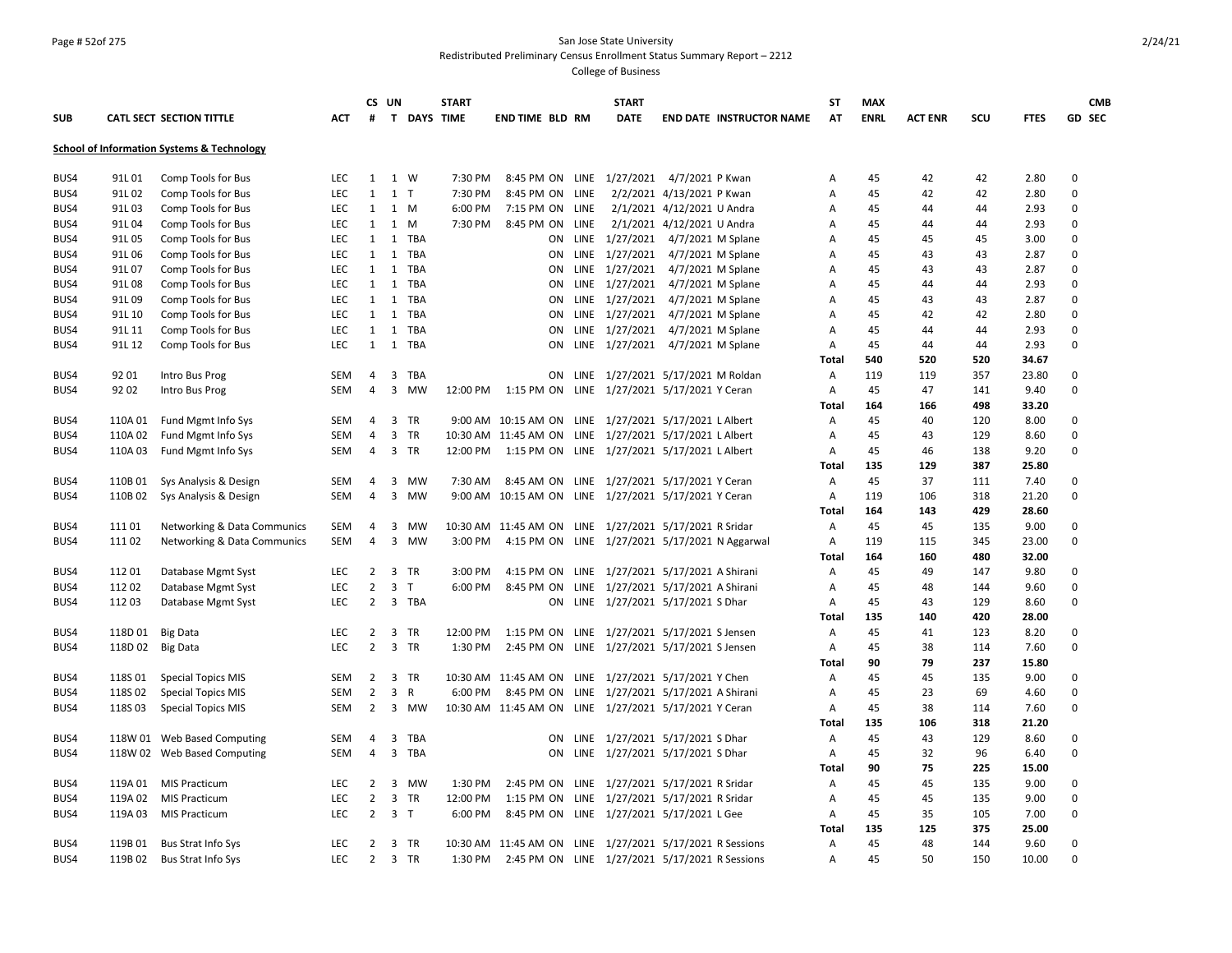## Page # 53of 275 San Jose State University Redistributed Preliminary Census Enrollment Status Summary Report – 2212

|            |         |                                 |            | CS UN          |                |             | <b>START</b> |                                                        | <b>START</b>                    |                                                  | <b>ST</b>    | <b>MAX</b>  |                |              |             |          | <b>CMB</b>    |
|------------|---------|---------------------------------|------------|----------------|----------------|-------------|--------------|--------------------------------------------------------|---------------------------------|--------------------------------------------------|--------------|-------------|----------------|--------------|-------------|----------|---------------|
| <b>SUB</b> |         | <b>CATL SECT SECTION TITTLE</b> | <b>ACT</b> | #              | т              | <b>DAYS</b> | <b>TIME</b>  | <b>END TIME BLD RM</b>                                 | <b>DATE</b>                     | <b>END DATE INSTRUCTOR NAME</b>                  | AT           | <b>ENRL</b> | <b>ACT ENR</b> | scu          | <b>FTES</b> |          | <b>GD SEC</b> |
| BUS4       | 119B03  | Bus Strat Info Sys              | <b>LEC</b> | 2              | 3              | W           | 3:00 PM      | 5:45 PM ON LINE 1/27/2021 5/17/2021 R Sessions         |                                 |                                                  | A            | 45          | 47             | 141          | 9.40        | 0        |               |
|            |         |                                 |            |                |                |             |              |                                                        |                                 |                                                  | <b>Total</b> | 135         | 145            | 435          | 29.00       |          |               |
| BUS4       | 119H 01 | Honors Prac in MIS II           | <b>SEM</b> | -5             | 3              | M           | 6:00 PM      |                                                        |                                 | 8:45 PM ON LINE 1/27/2021 5/17/2021 A Polmanteer | A            | 20          | 14             | 42           | 2.80        | 0        |               |
|            |         |                                 |            |                |                |             |              |                                                        |                                 |                                                  | <b>Total</b> | 20          | 14             | 42           | 2.80        |          |               |
| BUS4       | 180101  | Ind Studies MIS                 | <b>SUP</b> | 36             |                | 1 TBA       |              | <b>ON</b>                                              | LINE 1/27/2021 5/17/2021 T Hill |                                                  | A            | 10          | 1              | $\mathbf{1}$ | 0.07        | $\Omega$ |               |
| BUS4       | 180102  | Ind Studies MIS                 | <b>SUP</b> | 36             | $\overline{2}$ | <b>TBA</b>  |              | ON                                                     | LINE 1/27/2021 5/17/2021 T Hill |                                                  | A            | 10          | $\Omega$       | $\Omega$     | 0.00        | 0        |               |
| BUS4       | 180103  | Ind Studies MIS                 | <b>SUP</b> | 36             | $\overline{3}$ | <b>TBA</b>  |              | ON                                                     | LINE 1/27/2021 5/17/2021 T Hill |                                                  | A            | 10          | $\mathbf 0$    | $\Omega$     | 0.00        | $\Omega$ |               |
|            |         |                                 |            |                |                |             |              |                                                        |                                 |                                                  | <b>Total</b> | 30          | 1              | 1            | 0.07        |          |               |
| BUS4       | 18801   | <b>Business Systems</b>         | LEC        |                | 3              | <b>MW</b>   | 12:00 PM     | 1:15 PM ON LINE 1/27/2021 5/17/2021 R Sridar           |                                 |                                                  | A            | 45          | 44             | 132          | 8.80        | 0        |               |
| BUS4       | 18802   | <b>Business Systems</b>         | <b>LEC</b> | $\overline{2}$ | 3              | <b>MW</b>   | 1:30 PM      | 2:45 PM ON LINE 1/27/2021 5/17/2021 N Aggarwal         |                                 |                                                  | A            | 45          | 44             | 132          | 8.80        | $\Omega$ |               |
| BUS4       | 18803   | <b>Business Systems</b>         | <b>LEC</b> | 2              | $\overline{3}$ | M           | 3:00 PM      | 5:45 PM ON LINE 1/27/2021 5/17/2021 R Sha              |                                 |                                                  | A            | 45          | 44             | 132          | 8.80        | 0        |               |
| BUS4       | 18804   | <b>Business Systems</b>         | <b>LEC</b> | 2              |                | $3 \, M$    | 3:00 PM      | 5:45 PM ON LINE 1/27/2021 5/17/2021 S Wilde            |                                 |                                                  | A            | 45          | 43             | 129          | 8.60        | $\Omega$ |               |
| BUS4       | 18805   | <b>Business Systems</b>         | <b>LEC</b> | 2              | 3              | M           | 6:00 PM      | 8:45 PM ON LINE 1/27/2021 5/17/2021 L Gee              |                                 |                                                  | А            | 45          | 32             | 96           | 6.40        | $\Omega$ |               |
| BUS4       | 18806   | <b>Business Systems</b>         | <b>LEC</b> | 2              | $\overline{3}$ | M           | 6:00 PM      | 8:45 PM ON LINE 1/27/2021 5/17/2021 S Wilde            |                                 |                                                  | A            | 45          | 37             | 111          | 7.40        | 0        |               |
| BUS4       | 18807   | <b>Business Systems</b>         | <b>LEC</b> |                | 3              |             |              |                                                        |                                 |                                                  | X            | 0           | $\mathbf 0$    | $\mathbf 0$  | 0.00        | $\Omega$ |               |
| BUS4       | 18808   | <b>Business Systems</b>         | <b>LEC</b> | 2              | 3              | <b>TR</b>   | 1:30 PM      | 2:45 PM ON LINE 1/27/2021 5/17/2021 Y Chen             |                                 |                                                  | A            | 45          | 44             | 132          | 8.80        | $\Omega$ |               |
| BUS4       | 188 09  | <b>Business Systems</b>         | <b>LEC</b> | $\overline{2}$ | 3 <sub>T</sub> |             | 3:00 PM      | 5:45 PM ON LINE 1/27/2021 5/17/2021 R Sessions         |                                 |                                                  | A            | 45          | 24             | 72           | 4.80        | $\Omega$ |               |
| BUS4       | 188 10  | <b>Business Systems</b>         | <b>LEC</b> | 2              | 3              | $\top$      | 6:00 PM      | 8:45 PM ON LINE 1/27/2021 5/17/2021 H Nguyen           |                                 |                                                  | A            | 119         | 104            | 312          | 20.80       | 0        |               |
| BUS4       | 188 11  | <b>Business Systems</b>         | <b>LEC</b> | $\overline{2}$ | 3              | $\top$      | 6:00 PM      | 8:45 PM ON LINE 1/27/2021 5/17/2021 R Thadani          |                                 |                                                  | A            | 45          | 24             | 72           | 4.80        | $\Omega$ |               |
| BUS4       | 188 12  | <b>Business Systems</b>         | <b>LEC</b> | 2              | 3              | TR          |              | 10:30 AM 11:45 AM ON LINE 1/27/2021 5/17/2021 R Sridar |                                 |                                                  | A            | 45          | 40             | 120          | 8.00        | $\Omega$ |               |
| BUS4       | 188 13  | <b>Business Systems</b>         | <b>LEC</b> | $\overline{2}$ | 3              | W           | 6:00 PM      | 8:45 PM ON LINE 1/27/2021 5/17/2021 L Gee              |                                 |                                                  | A            | 45          | 28             | 84           | 5.60        | 0        |               |
| BUS4       | 188 14  | <b>Business Systems</b>         | LEC        | $\overline{2}$ | 3              | <b>W</b>    | 6:00 PM      | 8:45 PM ON LINE 1/27/2021 5/17/2021 H Nguyen           |                                 |                                                  | A            | 45          | 44             | 132          | 8.80        | $\Omega$ |               |
| BUS4       | 188 15  | <b>Business Systems</b>         | LEC        | 2              | 3              | R           | 3:00 PM      | 5:45 PM ON LINE 1/27/2021 5/17/2021 G Webb             |                                 |                                                  | A            | 45          | 43             | 129          | 8.60        | 0        |               |
| BUS4       | 188 16  | <b>Business Systems</b>         | <b>LEC</b> | $\overline{2}$ | 3              | R           | 6:00 PM      | 8:45 PM ON LINE 1/27/2021 5/17/2021 K Soohoo           |                                 |                                                  | A            | 45          | 45             | 135          | 9.00        | 0        |               |
| BUS4       | 188 17  | <b>Business Systems</b>         | LEC        |                | 3              | <b>W</b>    | 3:00 PM      | 5:45 PM ON LINE 1/27/2021 5/17/2021 S Jensen           |                                 |                                                  | А            | 45          | 28             | 84           | 5.60        | 0        |               |
| BUS4       | 188 18  | <b>Business Systems</b>         | <b>LEC</b> | $\mathcal{P}$  | 3              | TR          | 12:00 PM     | 1:15 PM ON LINE 1/27/2021 5/17/2021 R Sessions         |                                 |                                                  | A            | 45          | 35             | 105          | 7.00        | 0        |               |
|            |         |                                 |            |                |                |             |              |                                                        |                                 |                                                  | Total        | 839         | 703            | 2109         | 140.60      |          |               |
|            |         |                                 |            |                |                |             |              |                                                        |                                 | School of Information Systems & Technology Total |              | 2776        | 2506           | 6476         | 431.73      |          |               |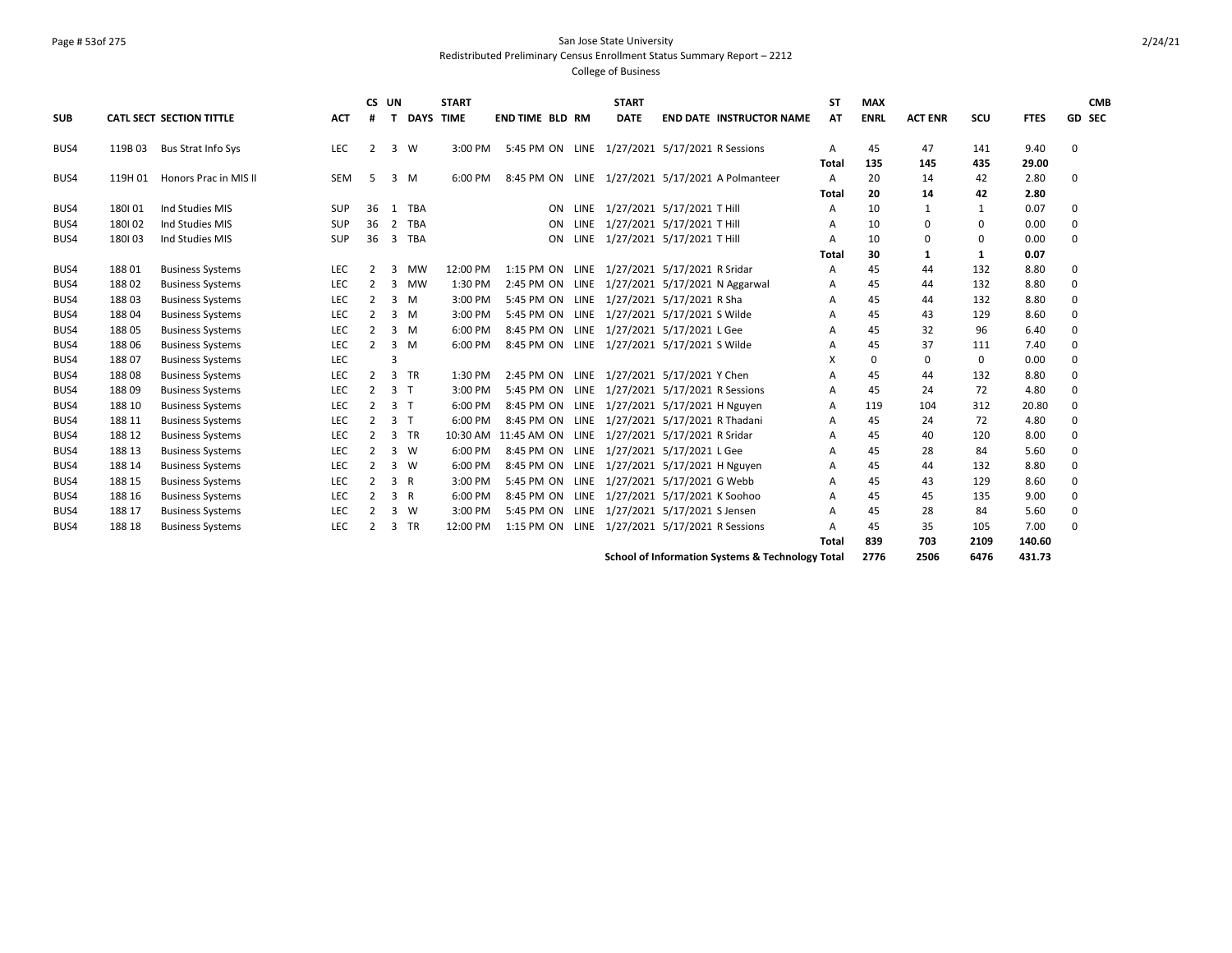### Page # 54of 275 San Jose State University Redistributed Preliminary Census Enrollment Status Summary Report – 2212

|              |                             |                                            |            |                                  | CS UN                        | <b>START</b>       |                                                                                                         | <b>START</b> |                                 | SΤ           | <b>MAX</b>  |                |             |              | <b>CMB</b>    |
|--------------|-----------------------------|--------------------------------------------|------------|----------------------------------|------------------------------|--------------------|---------------------------------------------------------------------------------------------------------|--------------|---------------------------------|--------------|-------------|----------------|-------------|--------------|---------------|
| <b>SUB</b>   |                             | <b>CATL SECT SECTION TITTLE</b>            | АСТ        | #                                |                              | <b>T DAYS TIME</b> | <b>END TIME BLD RM</b>                                                                                  | <b>DATE</b>  | <b>END DATE INSTRUCTOR NAME</b> | AT           | <b>ENRL</b> | <b>ACT ENR</b> | scu         | <b>FTES</b>  | <b>GD SEC</b> |
|              | <b>School of Management</b> |                                            |            |                                  |                              |                    |                                                                                                         |              |                                 |              |             |                |             |              |               |
| BUS3         | 12 61                       | Managing My Life                           | <b>LEC</b> | 1                                | 3 MW                         |                    | 10:30 AM 11:45 AM ON LINE 1/27/2021 5/17/2021 W Easter                                                  |              |                                 | А            | 45          | 40             | 120         | 8.00         | 0             |
| BUS3         | 1262                        | Managing My Life                           | <b>LEC</b> | $\mathbf{1}$                     | $\overline{3}$<br>$\top$     | 3:00 PM            | 5:45 PM ON LINE 1/27/2021 5/17/2021 A Rao                                                               |              |                                 | A            | 45          | 39             | 117         | 7.80         | 0             |
| BUS3         | 1263                        | Managing My Life                           | <b>LEC</b> | 1                                | 3 <sub>1</sub>               | 3:00 PM            | 5:45 PM ON LINE 1/27/2021 5/17/2021 M Schwartz                                                          |              |                                 | Α            | 45          | 33             | 99          | 6.60         | 0             |
| BUS3         | 12 64                       | Managing My Life                           | <b>LEC</b> | 1                                | 3 <sub>1</sub>               | 6:00 PM            | 8:45 PM ON LINE 1/27/2021 5/17/2021 M Schwartz                                                          |              |                                 | A            | 45          | 27             | 81          | 5.40         | 0             |
|              |                             |                                            |            |                                  |                              |                    |                                                                                                         |              |                                 | Total        | 180         | 139            | 417         | 27.80        |               |
| BUS3         | 80 01                       | Legal Environment of Bus                   | LEC        | 3                                | 3 TR                         |                    | 10:30 AM 11:45 AM ON LINE 1/27/2021 5/17/2021 J Dworak                                                  |              |                                 | Α            | 45          | 47             | 141         | 9.40         | 0             |
| BUS3         | 8002                        | Legal Environment of Bus                   | LEC        | $\overline{3}$                   | 3 TR                         | 12:00 PM           | 1:15 PM ON LINE 1/27/2021 5/17/2021 J Dworak                                                            |              |                                 | А            | 45          | 46             | 138         | 9.20         | 0             |
| BUS3         | 8003                        | Legal Environment of Bus                   | <b>LEC</b> | $\mathbf{3}$                     | 3 <sub>1</sub>               | 6:00 PM            | 8:45 PM ON LINE 1/27/2021 5/17/2021 A Casey                                                             |              |                                 | Α            | 45          | 45             | 135         | 9.00         | 0             |
| BUS3         | 8004                        | Legal Environment of Bus                   | <b>LEC</b> | 3                                | $3 \, M$                     | 6:00 PM            | 8:45 PM ON LINE 1/27/2021 5/17/2021 A Padwal                                                            |              |                                 | A            | 45          | 43             | 129         | 8.60         | 0             |
| BUS3         | 8005                        | Legal Environment of Bus                   | <b>LEC</b> | 3                                | 3 MW                         |                    | 10:30 AM 11:45 AM ON LINE 1/27/2021 5/17/2021 I Yang                                                    |              |                                 | Α            | 119         | 119            | 357         | 23.80        | 0             |
| BUS3         | 8006                        | Legal Environment of Bus                   | <b>LEC</b> | 3                                | 3 MW                         | 12:00 PM           | 1:15 PM ON LINE 1/27/2021 5/17/2021 T Shewey                                                            |              |                                 | Α            | 45          | 47             | 141         | 9.40         | 0             |
| BUS3         | 8007                        | Legal Environment of Bus                   | <b>LEC</b> | $\overline{3}$                   | 3 MW                         | 1:30 PM            | 2:45 PM ON LINE 1/27/2021 5/17/2021 P Singh, Jr                                                         |              |                                 | Α            | 45          | 45             | 135         | 9.00         | 0             |
|              |                             |                                            |            |                                  |                              |                    |                                                                                                         |              |                                 | Total        | 389         | 392            | 1176        | 78.40        |               |
| BUS3         | 14901                       | Negotn & Cnflct Resoltn                    | <b>LEC</b> |                                  | 2 3 TR                       | 12:00 PM           | 1:15 PM ON LINE 1/27/2021 5/17/2021 Y No                                                                |              |                                 | Α            | 45          | 44             | 132         | 8.80         | 0             |
|              |                             |                                            |            |                                  |                              |                    |                                                                                                         |              |                                 | Total        | 45          | 44             | 132         | 8.80         |               |
| BUS3         | 150 01                      | Fund of HR Mgmt                            | LEC        | $\overline{2}$                   | 3 W                          | 6:00 PM            | 8:45 PM ON LINE 1/27/2021 5/17/2021 E Garcia                                                            |              |                                 | Α            | 45          | 44             | 132         | 8.80         | 0             |
| BUS3         | 150 02                      | Fund of HR Mgmt                            | LEC        | $\overline{2}$                   | 3 <sub>1</sub>               | 6:00 PM            | 8:45 PM ON LINE 1/27/2021 5/17/2021 E Garcia                                                            |              |                                 | А            | 45          | 44             | 132         | 8.80         | 0             |
| BUS3         | 15003                       | Fund of HR Mgmt                            | LEC        | $\overline{2}$                   | 3 R                          | 6:00 PM            | 8:45 PM ON LINE 1/27/2021 5/17/2021 S Moore                                                             |              |                                 | Α            | 45          | 44             | 132         | 8.80         | 0             |
| BUS3         | 15004                       | Fund of HR Mgmt                            | LEC        | 2                                | 3 W                          | 4:30 PM            | 5:45 PM ON LINE 1/27/2021 5/17/2021 M Norell                                                            |              |                                 | Α            | 45          | 49             | 147         | 9.80         | 0             |
| BUS3         | 150 05                      | Fund of HR Mgmt                            | LEC        | $\overline{2}$                   | $3 \, M$                     | 6:00 PM            | 8:45 PM ON LINE 1/27/2021 5/17/2021 D Fairchild                                                         |              |                                 | Α            | 45          | 44             | 132         | 8.80         | 0             |
|              |                             |                                            |            |                                  |                              |                    |                                                                                                         |              |                                 | <b>Total</b> | 225         | 225            | 675         | 45.00        |               |
| BUS3         | 15201                       | <b>HR Analytics</b>                        | SEM        | 5                                | 3 TR                         | 4:30 PM            | 5:45 PM ON LINE 1/27/2021 5/17/2021 M Norell                                                            |              |                                 | Α            | 45          | 53             | 159         | 10.60        | 0             |
|              |                             |                                            |            |                                  |                              |                    |                                                                                                         |              |                                 | <b>Total</b> | 45          | 53             | 159         | 10.60        |               |
| BUS3         | 154 01                      | Wkfrce Plan Staff & Train                  | LEC        |                                  | 3                            |                    |                                                                                                         |              |                                 | X            | $\mathsf 0$ | $\mathbf 0$    | $\mathbf 0$ | 0.00         | 0             |
| BUS3         | 154 02                      | Wkfrce Plan Staff & Train                  | LEC        | $\overline{2}$                   | 3 TR                         | 12:00 PM           | 1:15 PM ON LINE 1/27/2021 5/17/2021 N Long                                                              |              |                                 | Α            | 45          | 53             | 159         | 10.60        | 0             |
| BUS3         | 154 03                      | Wkfrce Plan Staff & Train                  | LEC        | $\overline{2}$                   | 3 W                          | 6:00 PM            | 8:45 PM ON LINE 1/27/2021 5/17/2021 N Jackson                                                           |              |                                 | Α            | 45          | 46             | 138         | 9.20         | 0             |
|              |                             |                                            |            |                                  |                              |                    |                                                                                                         |              |                                 | <b>Total</b> | 90          | 99             | 297         | 19.80        |               |
| BUS3         | 15701                       | Legal Issues in Hrm                        | LEC        | 2                                | 3<br>M                       | 6:00 PM            | 8:45 PM ON LINE 1/27/2021 5/17/2021 A Casey                                                             |              |                                 | A            | 45          | 49             | 147         | 9.80         | 0             |
|              |                             |                                            |            |                                  |                              |                    |                                                                                                         |              |                                 | Total        | 45          | 49             | 147         | 9.80         |               |
| BUS3         | 15801                       | Compensatn & Rewd Sys                      | LEC        | 2                                | 3<br><b>W</b>                | 3:00 PM            | 5:45 PM ON LINE 1/27/2021 5/17/2021 J Cleveland                                                         |              |                                 | Α            | 45          | 46             | 138         | 9.25         | $\mathbf{1}$  |
| BUS3         | 15802                       | Compensatn & Rewd Sys                      | LEC        | $\overline{2}$                   | 3 TR                         | 12:00 PM           | 1:15 PM ON LINE 1/27/2021 5/17/2021 S Moore                                                             |              |                                 | Α            | 45          | 47             | 141         | 9.40         | 0             |
|              |                             |                                            |            |                                  |                              |                    |                                                                                                         |              |                                 | Total        | 90          | 93             | 279         | 18.65        |               |
| BUS3         | 159 01                      | Senior Sem in HRM                          | SEM        | 5                                | 3<br>MW                      |                    | 9:00 AM 10:15 AM ON LINE 1/27/2021 5/17/2021 S Raghuram                                                 |              |                                 | Α            | 45          | 39             | 117         | 7.80         | 0             |
| BUS3         | 159 02                      | Senior Sem in HRM                          | SEM        | 5                                | 3 MW                         |                    | 10:30 AM 11:45 AM ON LINE 1/27/2021 5/17/2021 S Raghuram                                                |              |                                 | A            | 45          | 24             | 72          | 4.80         | 0             |
|              |                             |                                            |            |                                  |                              |                    |                                                                                                         |              |                                 | <b>Total</b> | 90          | 63             | 189         | 12.60        |               |
| BUS3         | 160 01                      | Fund Mgmt & Org Beh                        | <b>LEC</b> | $2^{\circ}$                      | 3 F                          |                    | 9:00 AM 11:45 AM ON LINE 1/27/2021 5/17/2021 A Rao                                                      |              |                                 | Α            | 119         | 117            | 351         | 23.40        | 0             |
| BUS3         | 160 02                      | Fund Mgmt & Org Beh                        | <b>LEC</b> |                                  | 3                            |                    |                                                                                                         |              |                                 | X            | $\mathbf 0$ | $\mathbf{0}$   | $\mathbf 0$ | 0.00         | 0             |
| BUS3         | 160 03                      | Fund Mgmt & Org Beh                        | LEC        | $\overline{2}$                   | 3 TR                         |                    | 9:00 AM 10:15 AM ON LINE 1/27/2021 5/17/2021 S Francis                                                  |              |                                 | А            | 45          | 46             | 138         | 9.20         | 0             |
| BUS3         | 160 04                      | Fund Mgmt & Org Beh                        | LEC        | $\overline{2}$                   | 3 TR                         | 12:00 PM           | 1:15 PM ON LINE 1/27/2021 5/17/2021 S Francis                                                           |              |                                 | Α            | 45          | 45             | 135         | 9.00         | 0             |
| BUS3         | 160 05                      | Fund Mgmt & Org Beh                        | LEC        | $\overline{2}$                   | 3 TR                         |                    | 10:30 AM 11:45 AM ON LINE 1/27/2021 5/17/2021 E Mattarelli                                              |              |                                 | А            | 45          | 48             | 144         | 9.60         | 0<br>$\Omega$ |
| BUS3         | 160 06                      | Fund Mgmt & Org Beh                        | <b>LEC</b> | $\overline{2}$                   | 3 TR                         |                    | 9:00 AM 10:15 AM ON LINE 1/27/2021 5/17/2021 E Mattarelli                                               |              |                                 | A            | 45          | 46             | 138         | 9.20         | $\Omega$      |
| BUS3         | 160 07                      | Fund Mgmt & Org Beh                        | <b>LEC</b> | $\overline{2}$                   | 3 TR                         | 1:30 PM            | 2:45 PM ON LINE 1/27/2021 5/17/2021 E Mullen                                                            |              |                                 | A            | 45          | 47             | 141         | 9.40         | 0             |
| BUS3<br>BUS3 | 16008<br>160 09             | Fund Mgmt & Org Beh                        | LEC<br>LEC | $\overline{2}$<br>$\overline{2}$ | $\overline{3}$<br>TR<br>3 MW | 3:00 PM            | 4:15 PM ON LINE 1/27/2021 5/17/2021 E Mullen                                                            |              |                                 | А            | 45<br>45    | 44<br>42       | 132<br>126  | 8.80<br>8.40 | 0             |
| BUS3         | 160 10                      | Fund Mgmt & Org Beh<br>Fund Mgmt & Org Beh | LEC        | $\overline{2}$                   | 3 MW                         | 7:30 AM            | 8:45 AM ON LINE 1/27/2021 5/17/2021 R Pollard<br>9:00 AM 10:15 AM ON LINE 1/27/2021 5/17/2021 R Pollard |              |                                 | А<br>Α       | 45          | 44             | 132         | 8.80         | 0             |
| BUS3         | 160 11                      |                                            | <b>LEC</b> | $\overline{2}$                   | 3 MW                         |                    | 10:30 AM 11:45 AM ON LINE 1/27/2021 5/17/2021 R Pollard                                                 |              |                                 | A            | 45          | 43             | 129         | 8.60         | $\Omega$      |
|              |                             | Fund Mgmt & Org Beh                        |            |                                  |                              |                    |                                                                                                         |              |                                 |              |             |                |             |              |               |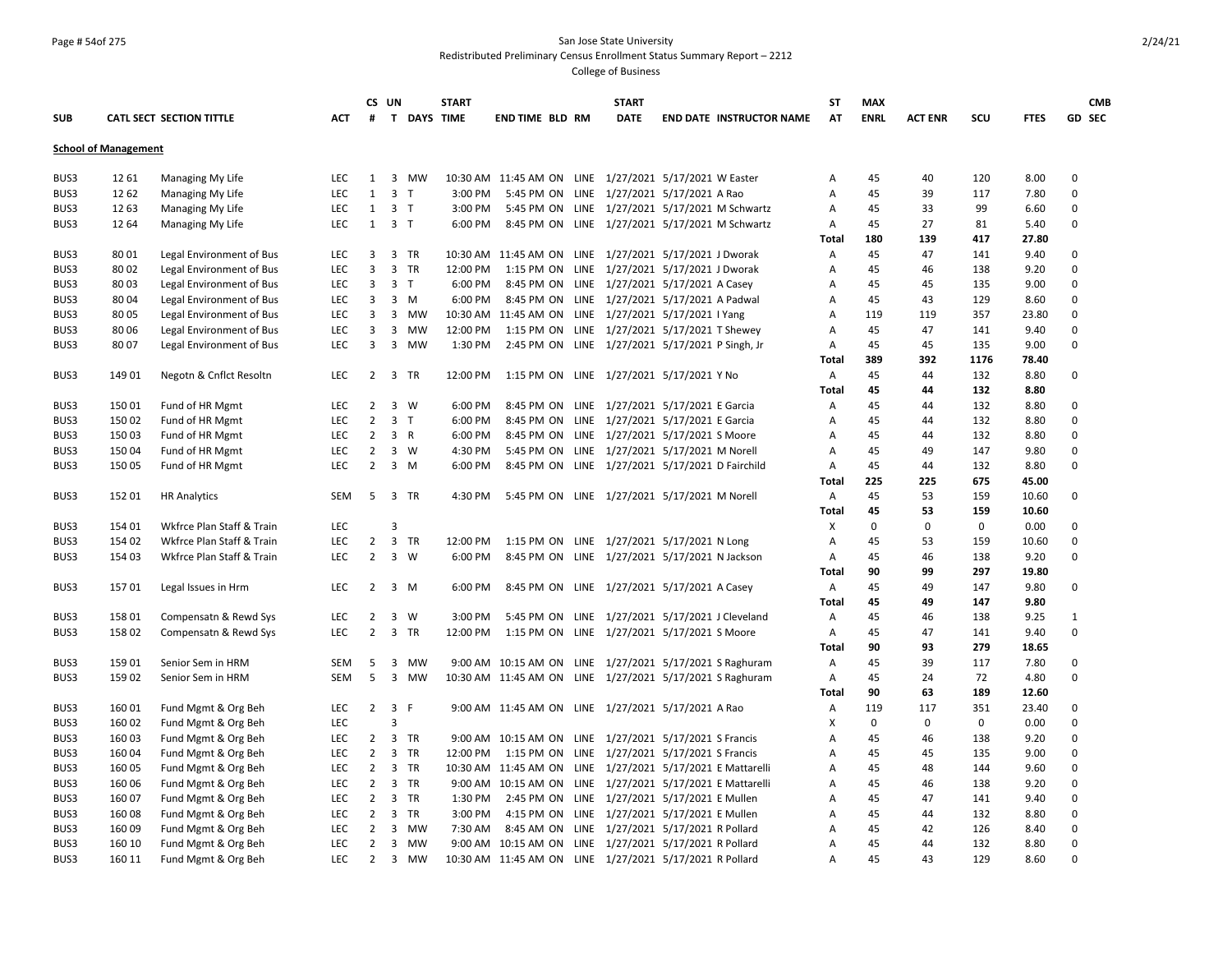# Page # 55of 275 San Jose State University Redistributed Preliminary Census Enrollment Status Summary Report – 2212

|            |         |                          |            |                | CS UN                   |            | <b>START</b>       |                                                         | <b>START</b>                        |                                 | <b>ST</b>    | <b>MAX</b>  |                |                |             |                | <b>CMB</b> |
|------------|---------|--------------------------|------------|----------------|-------------------------|------------|--------------------|---------------------------------------------------------|-------------------------------------|---------------------------------|--------------|-------------|----------------|----------------|-------------|----------------|------------|
| <b>SUB</b> |         | CATL SECT SECTION TITTLE | ACT        | #              |                         |            | <b>T DAYS TIME</b> | END TIME BLD RM                                         | <b>DATE</b>                         | <b>END DATE INSTRUCTOR NAME</b> | AT           | <b>ENRL</b> | <b>ACT ENR</b> | SCU            | <b>FTES</b> |                | GD SEC     |
| BUS3       | 160 12  | Fund Mgmt & Org Beh      | LEC        | $2^{\circ}$    | 3 <sub>T</sub>          |            | 6:00 PM            | 8:45 PM ON LINE 1/27/2021 5/17/2021 E Vyas              |                                     |                                 | А            | 45          | 44             | 132            | 8.80        | $\mathbf 0$    |            |
| BUS3       | 160 13  | Fund Mgmt & Org Beh      | LEC        | $\overline{2}$ | 3 TR                    |            |                    | 9:00 AM 10:15 AM ON LINE 1/27/2021 5/17/2021 A Musgrave |                                     |                                 | А            | 45          | 45             | 135            | 9.00        | $\mathbf 0$    |            |
| BUS3       | 160 14  | Fund Mgmt & Org Beh      | <b>LEC</b> | $\overline{2}$ | $3 \quad W$             |            | 6:00 PM            | 8:45 PM ON LINE 1/27/2021 5/17/2021 C Van               |                                     |                                 | A            | 45          | 44             | 132            | 8.80        | $\mathbf 0$    |            |
| BUS3       | 160 15  | Fund Mgmt & Org Beh      | <b>LEC</b> | $\overline{2}$ | $3 \quad W$             |            | 3:00 PM            | 5:45 PM ON LINE 1/27/2021 5/17/2021 P Wells             |                                     |                                 | A            | 45          | 47             | 141            | 9.40        | $\Omega$       |            |
| BUS3       | 160 16  | Fund Mgmt & Org Beh      | <b>LEC</b> | $\overline{2}$ | 3 <sub>1</sub>          |            | 3:00 PM            | 5:45 PM ON LINE 1/27/2021 5/17/2021 P Wells             |                                     |                                 | Α            | 45          | 45             | 135            | 9.00        | $\mathbf 0$    |            |
| BUS3       | 160 17  | Fund Mgmt & Org Beh      | <b>LEC</b> | $2^{\circ}$    | 3 <sub>1</sub>          |            | 6:00 PM            | 8:45 PM ON LINE 1/27/2021 5/17/2021 P Wells             |                                     |                                 | Α            | 45          | 42             | 126            | 8.40        | $\mathbf 0$    |            |
| BUS3       | 160 18  | Fund Mgmt & Org Beh      | <b>LEC</b> | $\overline{2}$ | $3 \, M$                |            | 6:00 PM            | 8:45 PM ON LINE 1/27/2021 5/17/2021 M Hill              |                                     |                                 | А            | 119         | 123            | 369            | 24.65       | $\mathbf{1}$   |            |
|            |         |                          |            |                |                         |            |                    |                                                         |                                     |                                 | <b>Total</b> | 913         | 912            | 2736           | 182.45      |                |            |
| BUS3       | 161A01  | Applied Org Behavr       | SEM        | 5              | 3 TR                    |            | 12:00 PM           | 1:15 PM ON LINE 1/27/2021 5/17/2021 T Shirley           |                                     |                                 | А            | 45          | 47             | 141            | 9.40        | $\mathbf 0$    |            |
| BUS3       | 161A 02 | Applied Org Behavr       | SEM        | 5              | 3 TR                    |            | 3:00 PM            | 4:15 PM ON LINE 1/27/2021 5/17/2021 T Shirley           |                                     |                                 | A            | 45          | 49             | 147            | 9.80        | 0              |            |
|            |         |                          |            |                |                         |            |                    |                                                         |                                     |                                 | <b>Total</b> | 90          | 96             | 288            | 19.20       |                |            |
| BUS3       | 161B01  | Org Theory               | <b>LEC</b> | $2^{\circ}$    | 3 TR                    |            |                    | 10:30 AM 11:45 AM ON LINE 1/27/2021 5/17/2021 T Altura  |                                     |                                 | А            | 45          | 48             | 144            | 9.60        | $\mathbf 0$    |            |
| BUS3       | 161B02  | Org Theory               | <b>LEC</b> | $\overline{2}$ | $\overline{3}$          | TR         | 12:00 PM           | 1:15 PM ON LINE 1/27/2021 5/17/2021 T Altura            |                                     |                                 | A            | 45          | 46             | 138            | 9.20        | $\Omega$       |            |
| BUS3       | 161B03  | Org Theory               | <b>LEC</b> | $2^{\circ}$    | 3 TR                    |            | 1:30 PM            | 2:45 PM ON LINE 1/27/2021 5/17/2021 T Altura            |                                     |                                 | Α            | 45          | 45             | 135            | 9.00        | $\mathbf 0$    |            |
|            |         |                          |            |                |                         |            |                    |                                                         |                                     |                                 | <b>Total</b> | 135         | 139            | 417            | 27.80       |                |            |
| BUS3       | 166 01  | Bus, Govt, Society       | LEC        | $\overline{2}$ | 3 TR                    |            | 3:00 PM            | 4:15 PM ON LINE 1/27/2021 5/17/2021 M Maguire           |                                     |                                 | А            | 45          | 47             | 141            | 9.40        | $\mathbf 0$    |            |
| BUS3       | 166 02  | Bus, Govt, Society       | LEC        | $\overline{2}$ | $\mathbf{3}$            | TR         | 4:30 PM            | 5:45 PM ON LINE 1/27/2021 5/17/2021 M Maguire           |                                     |                                 | Α            | 45          | 47             | 141            | 9.40        | $\pmb{0}$      |            |
| BUS3       | 166 03  | Bus, Govt, Society       | <b>LEC</b> | $\overline{2}$ | 3 TR                    |            |                    | 10:30 AM 11:45 AM ON LINE 1/27/2021 5/17/2021 R Roman   |                                     |                                 | А            | 45          | 46             | 138            | 9.20        | $\Omega$       |            |
|            |         |                          |            |                |                         |            |                    |                                                         |                                     |                                 | <b>Total</b> | 135         | 140            | 420            | 28.00       |                |            |
| BUS3       | 180D 02 | Indiv St Org Mgmt        | <b>SUP</b> | 36             |                         | 1 TBA      |                    | ON.                                                     | LINE 1/27/2021 5/17/2021 N Da Silva |                                 | А            | 10          | $\overline{2}$ | $\overline{2}$ | 0.13        | 0              |            |
| BUS3       | 180D 04 | Indiv St Org Mgmt        | <b>SUP</b> | 36             | $\overline{\mathbf{3}}$ | <b>TBA</b> |                    | ON                                                      | LINE 1/27/2021 5/17/2021 S Rodan    |                                 | А            | 10          | 18             | 54             | 3.70        | $\overline{2}$ |            |
|            |         |                          |            |                |                         |            |                    |                                                         |                                     |                                 | <b>Total</b> | 20          | 20             | 56             | 3.83        |                |            |
| BUS3       | 18901   | <b>Strategic Mgmt</b>    | SEM        | 5              | $3 \quad W$             |            | 6:00 PM            | 8:45 PM ON LINE 1/27/2021 5/17/2021 S Chou              |                                     |                                 | А            | 30          | 35             | 105            | 7.00        | $\mathbf 0$    |            |
| BUS3       | 18902   | <b>Strategic Mgmt</b>    | SEM        | 5              | 3 <sub>1</sub>          |            | 6:00 PM            | 8:45 PM ON LINE 1/27/2021 5/17/2021 S Chou              |                                     |                                 | Α            | 30          | 34             | 102            | 6.80        | $\mathbf 0$    |            |
| BUS3       | 18903   | <b>Strategic Mgmt</b>    | SEM        | 5              | 3 R                     |            | 6:00 PM            | 8:45 PM ON LINE 1/27/2021 5/17/2021 L Gee               |                                     |                                 | A            | 30          | 36             | 108            | 7.20        | $\mathbf 0$    |            |
| BUS3       | 18904   | <b>Strategic Mgmt</b>    | SEM        | 5              | $\overline{3}$          | F          |                    | 10:00 AM 12:45 PM ON LINE 1/27/2021 5/17/2021 L Gee     |                                     |                                 | А            | 30          | 35             | 105            | 7.00        | $\mathbf 0$    |            |
| BUS3       | 18905   | <b>Strategic Mgmt</b>    | SEM        | 5              |                         | 3 MW       | 7:30 AM            | 8:45 AM ON LINE 1/27/2021 5/17/2021 S Khavul            |                                     |                                 | А            | 30          | 36             | 108            | 7.20        | $\Omega$       |            |
| BUS3       | 18906   | <b>Strategic Mgmt</b>    | SEM        | 5              | $\overline{3}$          | <b>MW</b>  |                    | 9:00 AM 10:15 AM ON LINE 1/27/2021 5/17/2021 S Khavul   |                                     |                                 | Α            | 30          | 35             | 105            | 7.00        | $\mathbf 0$    |            |
| BUS3       | 18907   | <b>Strategic Mgmt</b>    | SEM        | 5              | 3 <sub>1</sub>          |            | 3:00 PM            | 5:45 PM ON LINE 1/27/2021 5/17/2021 G Lester            |                                     |                                 | A            | 30          | 35             | 105            | 7.00        | $\Omega$       |            |
| BUS3       | 18908   | <b>Strategic Mgmt</b>    | SEM        | 5              | 3 F                     |            |                    | 9:00 AM 11:45 AM ON LINE 1/27/2021 5/17/2021 G Lester   |                                     |                                 | A            | 30          | 32             | 96             | 6.40        | $\Omega$       |            |
| BUS3       | 18909   | <b>Strategic Mgmt</b>    | SEM        | 5              | 3 TR                    |            |                    | 9:00 AM 10:15 AM ON LINE 1/27/2021 5/17/2021 Y No       |                                     |                                 | А            | 30          | 35             | 105            | 7.00        | $\pmb{0}$      |            |
| BUS3       | 189 10  | <b>Strategic Mgmt</b>    | SEM        | 5              | 3 TR                    |            |                    | 10:30 AM 11:45 AM ON LINE 1/27/2021 5/17/2021 Y No      |                                     |                                 | Α            | 30          | 34             | 102            | 6.80        | $\mathbf 0$    |            |
| BUS3       | 189 11  | <b>Strategic Mgmt</b>    | SEM        | 5              | 3 TR                    |            | 3:00 PM            | 4:15 PM ON LINE 1/27/2021 5/17/2021 G Radine            |                                     |                                 | А            | 30          | 40             | 120            | 8.00        | $\mathbf 0$    |            |
| BUS3       | 189 12  | <b>Strategic Mgmt</b>    | SEM        | 5              |                         | 3 MW       |                    | 9:00 AM 10:15 AM ON LINE 1/27/2021 5/17/2021 C Wang     |                                     |                                 | А            | 30          | 35             | 105            | 7.00        | $\mathbf 0$    |            |
| BUS3       | 189 13  | <b>Strategic Mgmt</b>    | SEM        | 5              |                         | 3 MW       |                    | 10:30 AM 11:45 AM ON LINE 1/27/2021 5/17/2021 C Wang    |                                     |                                 | А            | 30          | 36             | 108            | 7.20        | $\Omega$       |            |
| BUS3       | 189 14  | <b>Strategic Mgmt</b>    | SEM        | 5              |                         | 3 MW       | 1:30 PM            | 2:45 PM ON LINE 1/27/2021 5/17/2021 C Wang              |                                     |                                 | Α            | 30          | 35             | 105            | 7.00        | $\mathbf 0$    |            |
| BUS3       | 189 15  | <b>Strategic Mgmt</b>    | <b>SEM</b> | 5              | $\mathbf{3}$            | MW         | 3:00 PM            | 4:15 PM ON LINE 1/27/2021 5/17/2021 C Wang              |                                     |                                 | A            | 30          | 35             | 105            | 7.00        | $\mathbf 0$    |            |
| BUS3       | 189 16  | <b>Strategic Mgmt</b>    | SEM        | 5              | $\overline{3}$          | M          | 6:00 PM            | 8:45 PM ON LINE 1/27/2021 5/17/2021 S Rodan             |                                     |                                 | A            | 30          | 32             | 96             | 6.40        | $\pmb{0}$      |            |
| BUS3       | 189 17  | <b>Strategic Mgmt</b>    | SEM        | 5              | 3 TR                    |            | 12:00 PM           | 1:15 PM ON LINE 1/27/2021 5/17/2021 R Roman             |                                     |                                 | Α            | 30          | 38             | 114            | 7.60        | $\mathbf 0$    |            |
| BUS3       | 189 18  | <b>Strategic Mgmt</b>    | SEM        | 5              | 3 TR                    |            | 1:30 PM            | 2:45 PM ON LINE 1/27/2021 5/17/2021 R Roman             |                                     |                                 | Α            | 30          | 37             | 111            | 7.40        | 0              |            |
| BUS3       | 189 19  | <b>Strategic Mgmt</b>    | SEM        | 5              | 3 TR                    |            | 7:30 AM            | 8:45 AM ON LINE 1/27/2021 5/17/2021 G Mathur            |                                     |                                 | А            | 28          | 33             | 99             | 6.60        | $\mathbf 0$    |            |
| BUS3       | 189 20  | <b>Strategic Mgmt</b>    | SEM        | 5              | 3 TR                    |            |                    | 9:00 AM 10:15 AM ON LINE 1/27/2021 5/17/2021 G Mathur   |                                     |                                 | Α            | 28          | 36             | 108            | 7.20        | $\Omega$       |            |
| BUS3       | 189 21  | <b>Strategic Mgmt</b>    | SEM        | 5              | 3 TR                    |            |                    | 10:30 AM 11:45 AM ON LINE 1/27/2021 5/17/2021 G Mathur  |                                     |                                 | A            | 28          | 34             | 102            | 6.80        | $\mathbf 0$    |            |
| BUS3       | 189 22  | <b>Strategic Mgmt</b>    | SEM        | 5              | 3 R                     |            | 6:00 PM            | 8:45 PM ON LINE 1/27/2021 5/17/2021 S Chou              |                                     |                                 | A            | 30          | 34             | 102            | 6.80        | $\Omega$       |            |
| BUS3       | 189 23  | <b>Strategic Mgmt</b>    | SEM        | 5              | $\overline{3}$          | TR         | 12:00 PM           | 1:15 PM ON LINE 1/27/2021 5/17/2021 J Tan               |                                     |                                 | A            | 30          | 38             | 114            | 7.60        | $\mathbf 0$    |            |
| BUS3       | 189 24  | <b>Strategic Mgmt</b>    | SEM        | 5              | 3 TR                    |            | 1:30 PM            | 2:45 PM ON LINE 1/27/2021 5/17/2021 J Tan               |                                     |                                 | A            | 30          | 36             | 108            | 7.20        | $\Omega$       |            |
| BUS3       | 189 25  | <b>Strategic Mgmt</b>    | SEM        | 5              | 3 TR                    |            |                    | 11:00 AM 12:15 PM ON LINE 1/27/2021 5/17/2021 W Yuan    |                                     |                                 | Α            | 30          | 34             | 102            | 6.80        | $\mathbf 0$    |            |
| BUS3       | 189 26  | <b>Strategic Mgmt</b>    | SEM        | 5              |                         | 3 MW       |                    | 10:00 AM 11:15 AM ON LINE 1/27/2021 5/17/2021 J Tan     |                                     |                                 | A            | 30          | 36             | 108            | 7.20        | $\Omega$       |            |
|            |         |                          |            |                |                         |            |                    |                                                         |                                     |                                 |              |             |                |                |             |                |            |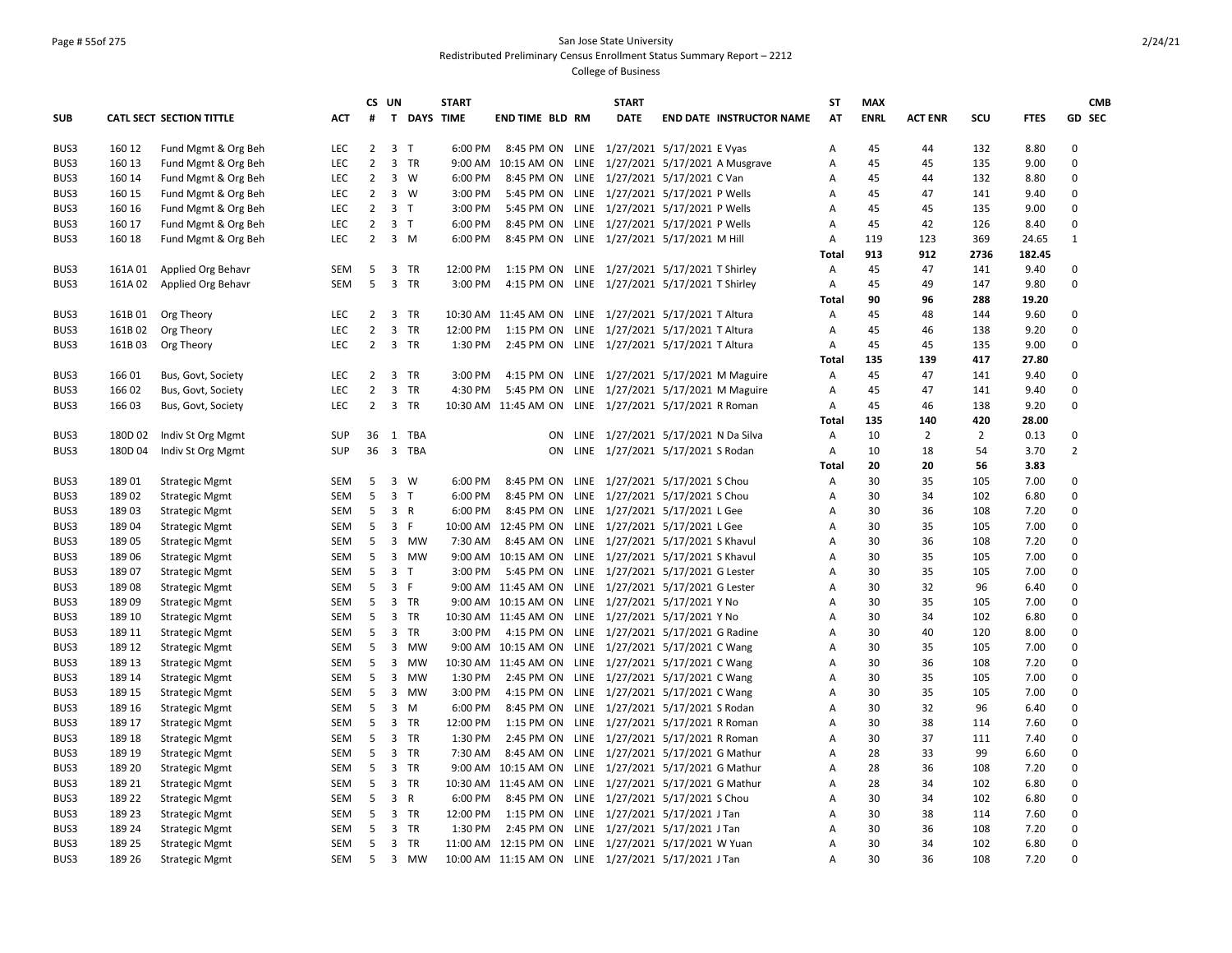### Page # 56of 275 San Jose State University Redistributed Preliminary Census Enrollment Status Summary Report – 2212

|            |        |                          |           | CS UN |           | <b>START</b> |                 | <b>START</b> |                                          | ST.   | MAX         |                |       |             | <b>CMB</b>     |
|------------|--------|--------------------------|-----------|-------|-----------|--------------|-----------------|--------------|------------------------------------------|-------|-------------|----------------|-------|-------------|----------------|
| <b>SUB</b> |        | CATL SECT SECTION TITTLE | ACT       | .#    | DAYS TIME |              | END TIME BLD RM | <b>DATE</b>  | END DATE INSTRUCTOR NAME                 | AT    | <b>ENRL</b> | <b>ACT ENR</b> | scu   | <b>FTES</b> | <b>GD SEC</b>  |
|            |        |                          |           |       |           |              |                 |              |                                          |       |             |                |       |             |                |
| BUS3       | 189 27 | Strategic Mgmt           | SEM 5 3 T |       |           | 6:00 PM      |                 |              | 8:45 PM ON LINE 1/27/2021 5/17/2021 Y No |       | 35          | -28            | 84    | 5.60        | $\overline{0}$ |
|            |        |                          |           |       |           |              |                 |              |                                          | Total | 809         | 944            | 2832  | 188.80      |                |
|            |        |                          |           |       |           |              |                 |              | <b>School of Management Total</b>        |       | 3301        | 3408           | 10220 | 681.53      |                |